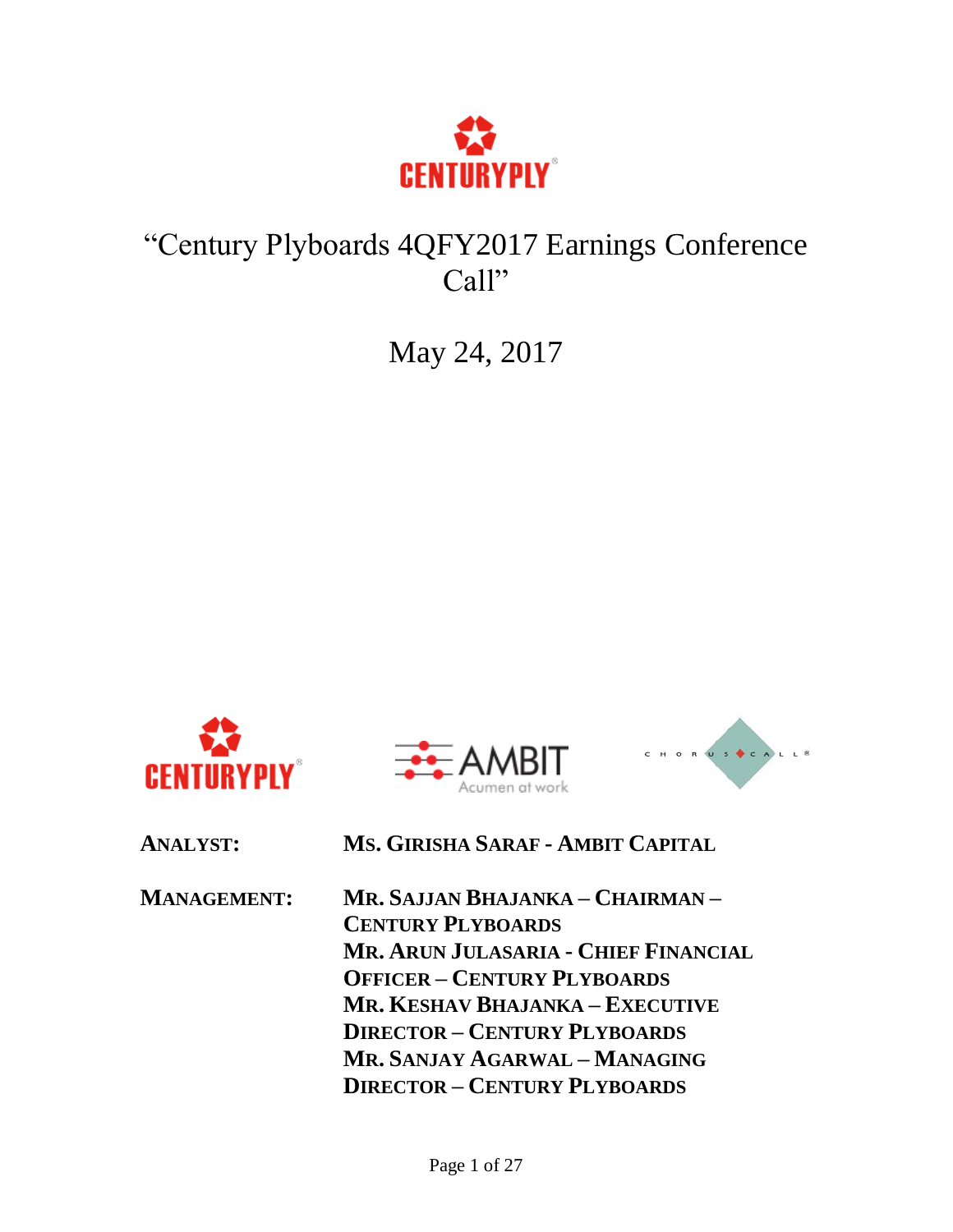

- **Moderator:** Good day ladies and gentlemen and a very warm welcome to Century Plyboards 4QFY2017 Post Results Analyst Conference Call hosted by Ambit Capital. As a reminder, all participant lines will be in the listen-only mode. There will be an opportunity for you to ask questions after the presentation concludes. Should you need assistance during the conference call, please signal an operator by pressing "\*"followed by "0" on your touchtone phone. Please note that this conference is being recorded. I now hand the conference over to Ms. Girisha Saraf from Ambit Capital. Thank you and over to you!
- **Girisha Saraf:** Good afternoon, welcome to the Century Plyboards 4QFY2017 earnings conference call. We have with us the management of Century Plyboards, Mr. Sajjan Bhajanka, Mr. Keshav Bhanjanka, Mr. Arun Julasaria, and Mr. Sanjay Agarwal. We will start the concall with some management highlights post which we will open the floor for questions. Thanks.
- **Sajjan Bhajanka:** Good afternoon friends. I am Sajjan Bhajanka, Chairman of the Company. Our MD, Sanjay Agarwal, Keshav, Executive Director and our CFO, Arun Julasaria, they all are with me. First I will ask CFO, Arun Julasaria to give you some financial highlights and after that we are available to you for your queries.
- **Arun Julasaria:** Good afternoon ladies and gentlemen. Before I start I would like to state that this concall is just to discuss Company's historical numbers and future outlook. It should in no way be taken as an invitation to invest in the company. The financial results along with analytical presentation is already informed through our website and mailed to most of you. So I will just take you through macro figures.

Year-on-year basis, for the whole year we booked 9% net turnover growth. Turnover has gone up from Rs1,636 crore to around Rs1,783 crore. EBITDA margins maintained at a sustained level of 17-18%. Profit before tax rose by 17% from here about Rs200 crore to Rs234 crore. Profit after tax showed an increase of 9.3% over the previous year to Rs186 crore around and this year tax burden was more because of mix of revenue.

FY2017 was a year of excitement. Lots of ups and downs were caused by demonetization, wide foreign exchange fluctuations and political changes in the country. The temporary results of all these were apprehensive but ultimate results were positive. Our company successfully sailed through disturbed waters and booked consistent and sustained financial results. With these words I open the conference for discussion.

**Sajjan Bhajanka:** Before that I will also brief you about the estimates of the last year. Last year first we have completed our particleboard plant and it is fully commissioned and now we are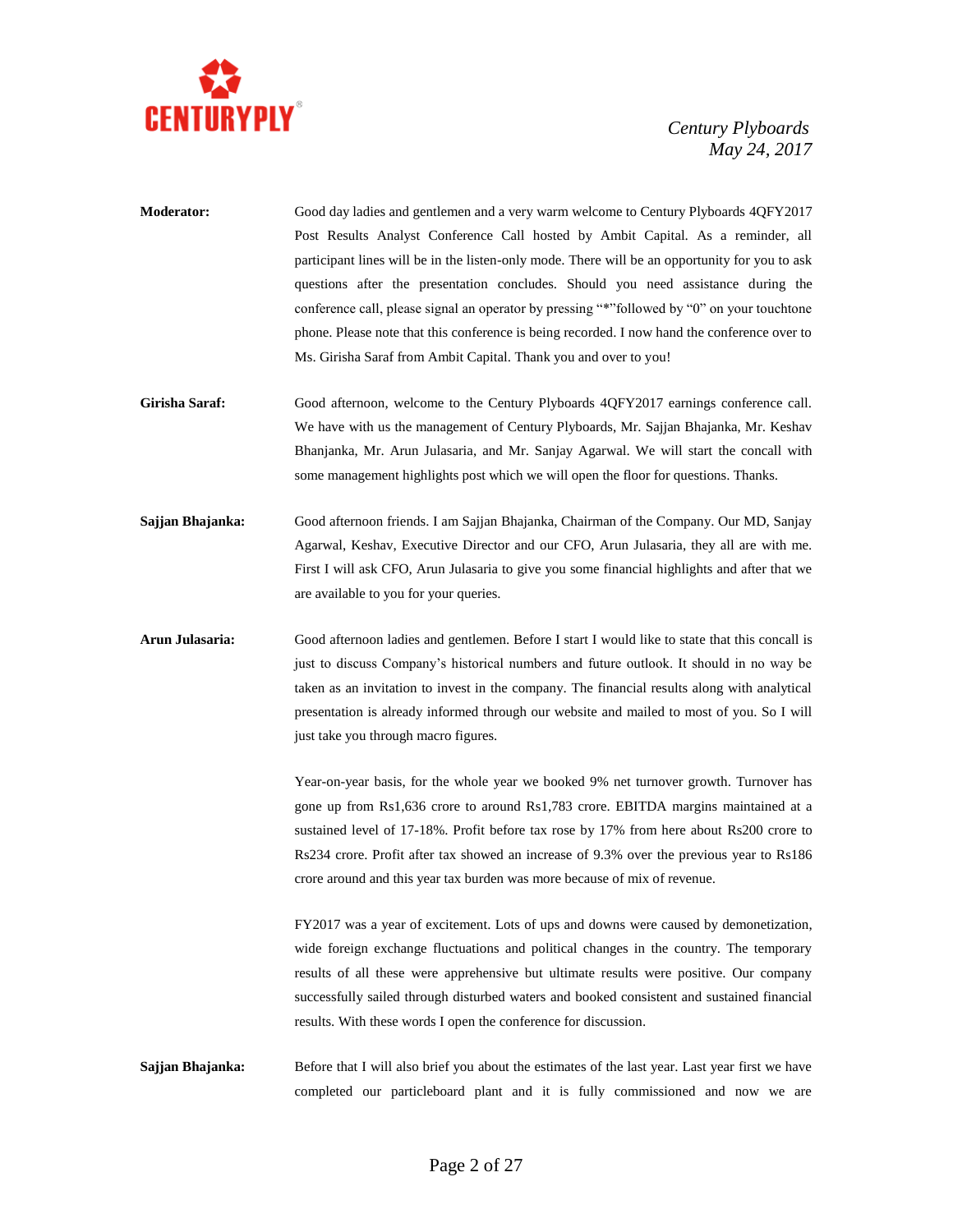

commissioning prelaminating land there so maybe after a month we shall be in a position to sell the entire product at the value-added products prelaminated. Our MDF plant is also almost ready and as per the original projection, we shall commission the same within the month of July we are trying to advance it, but may be either by June end or early July we shall be able to commission it.

We have also established one plywood factory at Guwahati. Along with our Guwahati plant, this factory will get all the northeast benefits for another ten years so that was the idea because northeast incentive policy was expiring on March 31, 2017 so before that we have commissioned that plant. So we shall get income tax benefit, excise and transport subsidy benefits. Along with the MDF plant, we have envisaged many forward integrations like we are planning to add flooring, doors, we have tied up with the largest door manufacturer in China the Goldea Doors so maybe that would be s joint venture with them and raw material base would be mainly MDF produced in our Hoshiarpur plant.

Then we are going for pre-laminating MDF and sell as a pre-laminated board. We are also contemplating to produce furniture or something as a forward integration.

On the laminates also because now we are facing capacity constraint we are not able to meet the entire requirement of our customers and exports requirements, so we are expanding our capacity by another 50% and this expansion we will be completed within September so commissioning in September and maybe by October, we shall be able to stabilize the plant so these are the our projects in hand.

With all these, we expect substantial growth in the revenue in the next financial year because this year we are starting somewhere in between so MDF and laminates will give us additional revenue of around Rs350 crore and there is a huge demand for plywood now, because the unorganised sectors that is under stress and this will increase more with the GST, which has been finally settled at 28% for plywood. So we were already paying 28% so neither we have to pass on the benefit to the customers because it is more or less same level but the SSI sectors they are very badly impacted because in plywood number-wise 95% units are in the SSI sector so out of 3,300 units, 2,500 are SSI enjoying the 100% exemption, 700 SSI units are partially exempted. They do not cross Rs5 crore turnover so that they can keep on enjoying Rs1.5 crore but now these all things are history and a matter of past because under GST there would not be any exemption.

The threshold limit of 220 lakhs has already been surpassed by everybody so none of them will get any exemption. So for them it will be and we are pressing to the government and I am in my personal capacity, I am also the President of the CP Federation of the Indian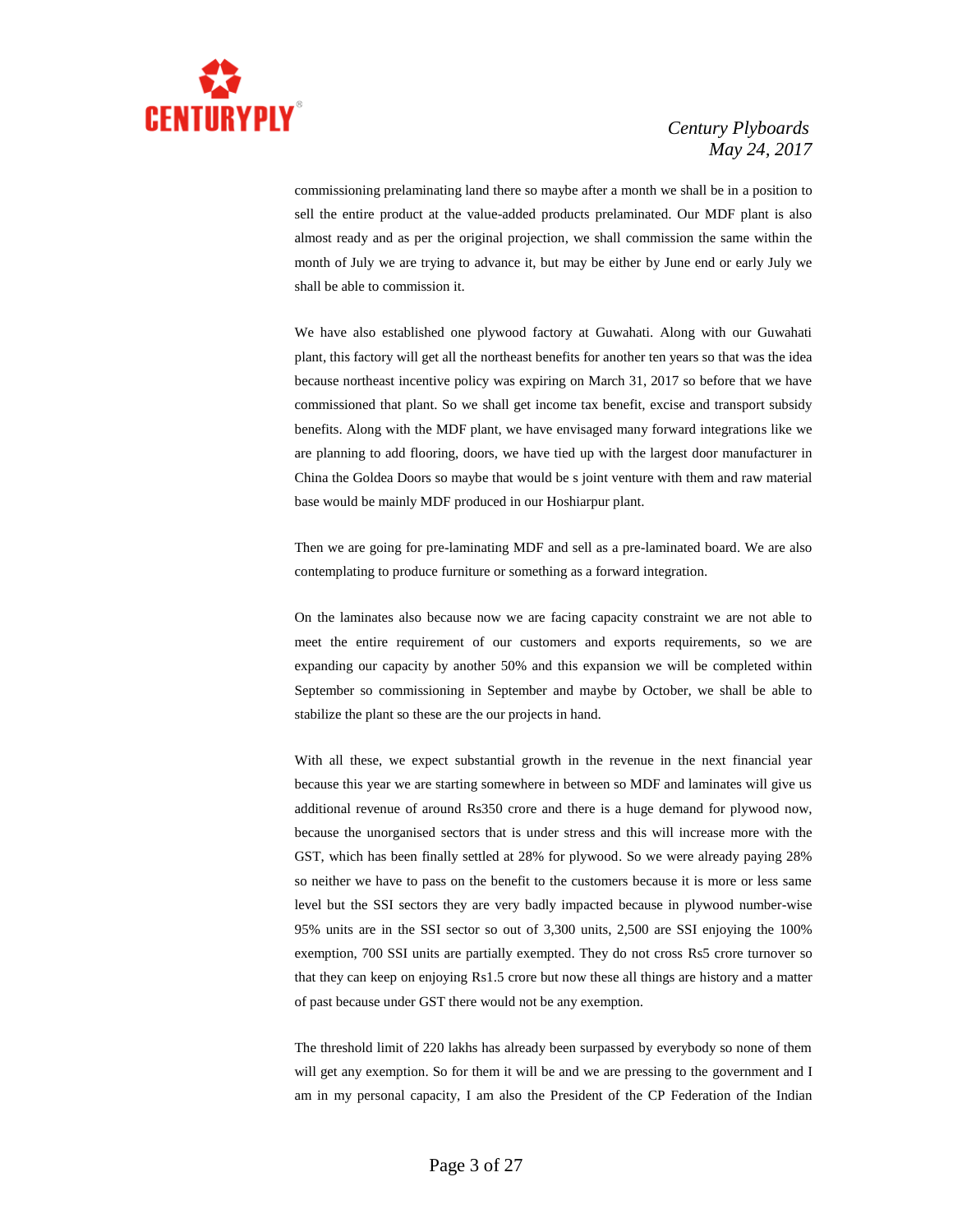

Plywood and Panel Industry. So we are taking up matter with the Government and the various forms we are trying to impress about the Government to reduce this GST from 28% to 18%, but personally like for the Century Plywood it is more or less the same because in the past we have survived with this almost 28% duty structure whereas our competitors from the SSI sector were almost managing without any duty.

There would be very big-level playing field if it is reduced through the whole industry to the 18% that will be a welcome and the SSI sector they will have their life little easier or otherwise we have to live with this and in that case maybe the production from the SSI would be badly hampered and it will give a bigger opportunity to the organised sector but we shall prefer reduction of duty to 18% and we shall prefer that SSI also survives along with us. Now I welcome your questions and queries.

**Moderator:** Thank you very much. Ladies and gentlemen we will now begin the question and answer session. We will take the first question from the line of Nakul Manaktala from Samaira Investments. Please go ahead.

- **Nakul Manaktala:** Good afternoon. First congratulations on a good set of results. Sir, two questions. First, in terms of your plywood margins, since your margins were expanded considerably by 500bps so can you throw some commentary on how that expansion has taken place? The second question is that on your other income that seems presently increased considerably as well from that Rs1 crore in last year-on-year from that Rs1.4 crore to Rs14 crore so if you can throw some color behind that?
- Sajjan Bhajanka: First, other income that is basically the forex gain because during this period dollar depreciated and rupee depreciated and we are in the matter of principle we never hedge our forex outstanding so this is due to that mainly. Last time also I think it was the forex gain and this time also it is forex gain but it is much more in comparison to last year and plywood the demand is more. Now demand is there and we had some surplus capacity in all our plants so we could improve the productivity and I think more specifically Arun Ji will reply to this question.
- **Arun Julasaria:** I think you are specifically talking about jump in EBITDA margins from 17% for the whole year to 20% in the particular quarter, am I right?
- **Nakul Manaktala:** No sir, if I just look at your EBITDA margins for the plywood and allied products?
- **Arun Julasaria:** Yes, in plywood allied products you will find in this particular 4Q quarter, EBITDA margins are higher by almost 3% so this is partially due to 1% difference hit due to forex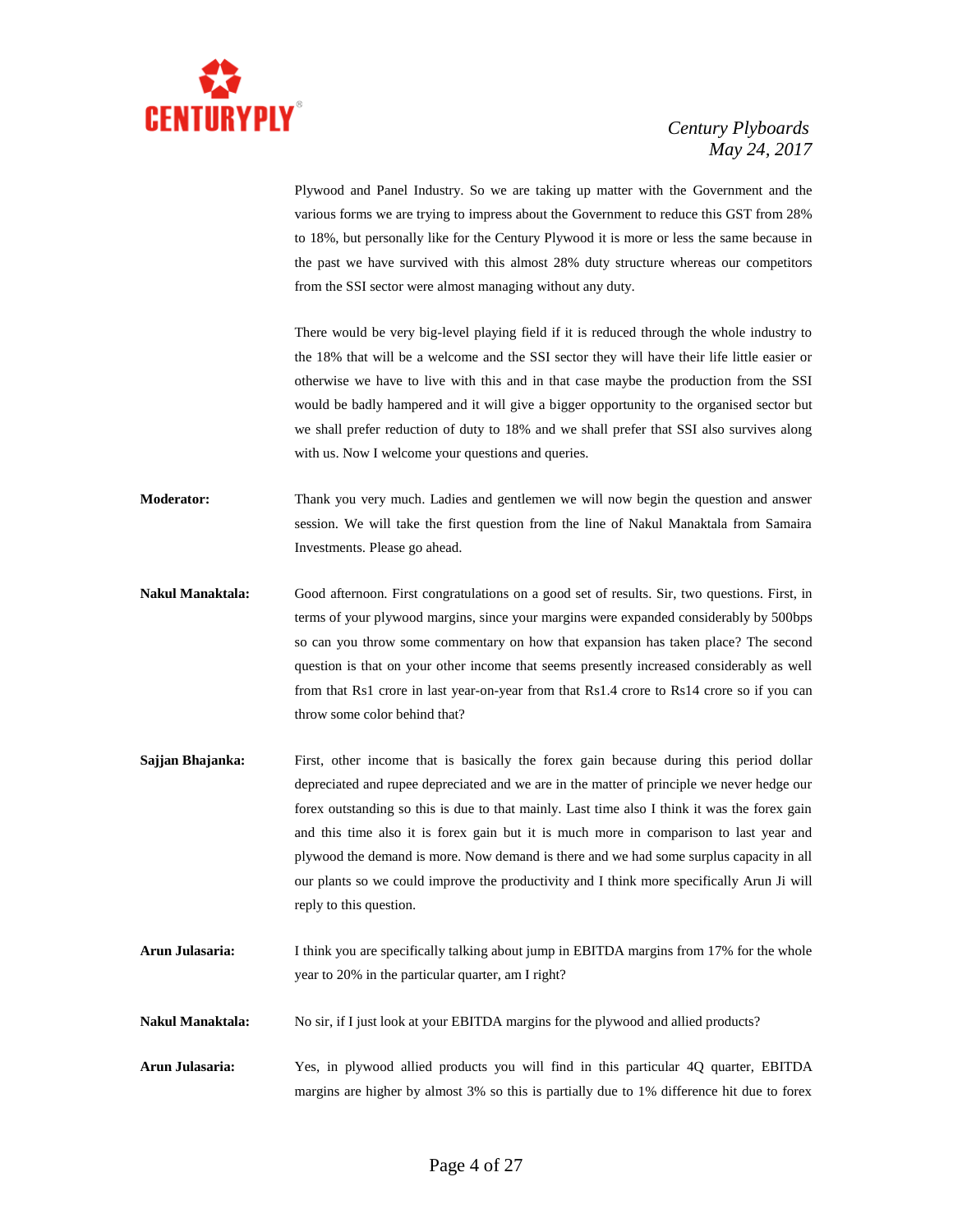

gain, which is segmental in nature and captured in the segment. The **(inaudible) 12.55** which is not segmental in nature is captured in other incomes apart from this we keep on making provision for discounts for the whole year but discounts are passed on at the year end because those are yearly discounts so we make provisions based on some assumptions and we conservatively provide more discounts so this year what happened at the end of the year either we provide the balance sheet discount, write-back the balance sheet discounts so this year there was a write-back. So that has resulted in jump in EBITDA margins in 4Q specifically otherwise sustainable EBITDA margins I should say are near about 17% of this.

- **Nakul Manaktala:** Just like the EBITDA it is sustainable going forward. For consolidated are just in the plywood kind of it.
- **Arun Julasaria:** Are you asking something Sir?
- **Nakul Manaktala:** Yes you are saying 17% EBITDA margins sustainable going forward. So, is that just for plywood or consolidated?
- **Arun Julasaria:** No. We are talking of plywood now 17% is the EBITDA sustainable margin.
- **Nakul Manaktala:** Thank you so much.
- **Moderator:** Thank you. We will take the next question the line of Anand B from Sameeksha Capital. Please go ahead.
- **Anand B:** Good afternoon Sir. First question is about our tax rate. So this quarter it has been much higher than a regular tax rate. Can you help us understand the reason for it?
- **Arun Julasaria:** This quarter, we had substantial forex gain and that is fully taxable so there is no exemption on forex gain because this forex gain relates to our tax-paying units.
- **Anand B:** Sir, in terms of developments in the timber market in Haryana there was some news that wood processing units 500 licences will be given which is after a period of a decade so do you think in general these licenses it will impact the overall supply of plywood and the prices of timbers like I was reading the article it mentioned prices of timber have fallen to 400 per quintal in Haryana from a high of levels in 2003-2004. So do you see new licences increase the cost of timber in the other markets?
- **Arun Julasaria:** Actually, because for the last so many years no new lands licences were given and the area under plantation was always growing. But recently, the situation is that there is a big mismatch in demand and supply so supply of plantation timber is much in excess than the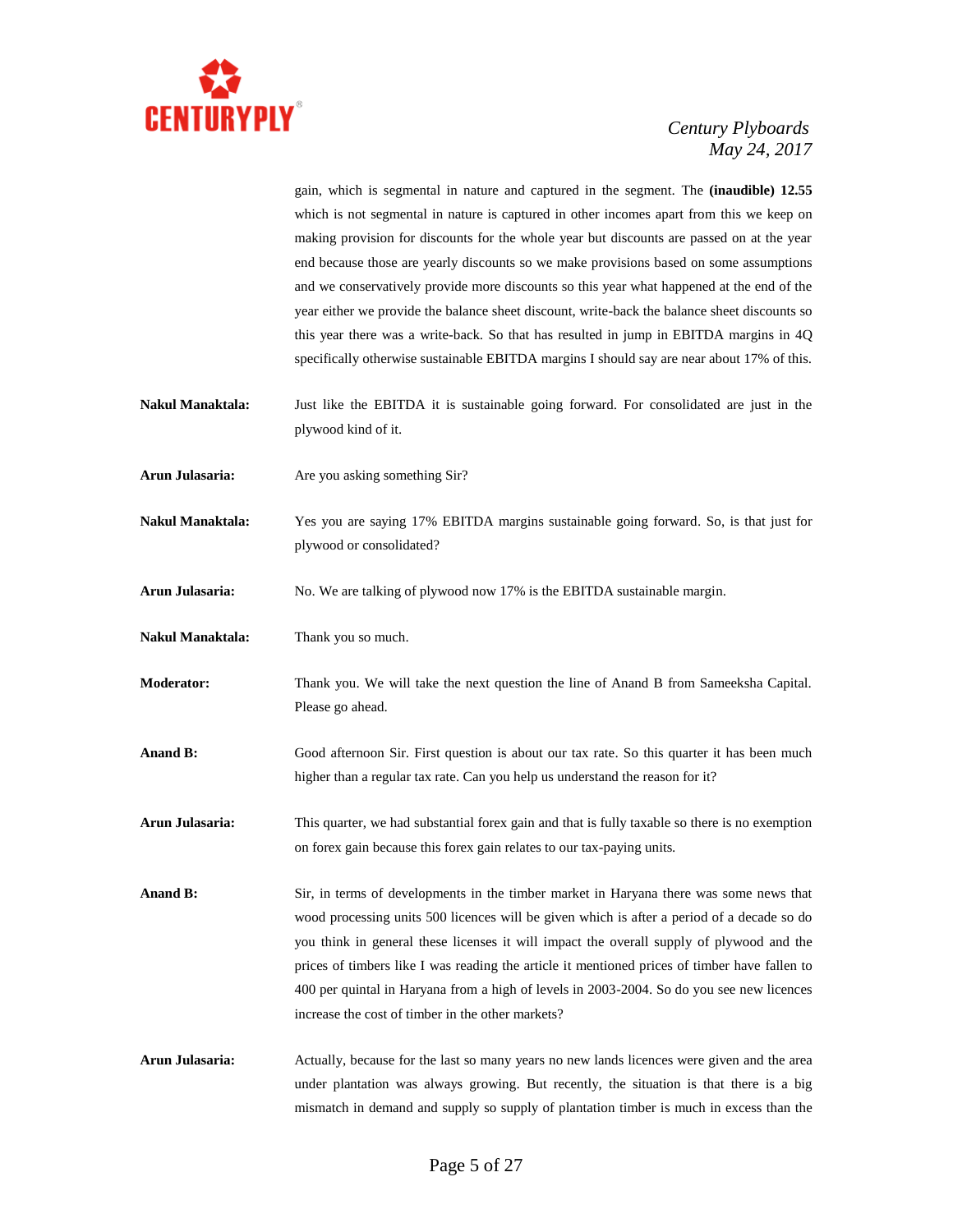

demand. So prices have come down and it is a matter of worry for the Government also and for farmers also. So now the licencing authority has been again given to the states. Earlier there was a central empowered committee, which used to give licence but now all the state governments they have been empowered to give licence as per the availability of the material. So now the Government of Punjab is willing to give licence but there are not many takers because of this GST or this impact and the withdrawal of the SSI exemption. So, even the existing players they are very much apprehensive that whether they would be able to continue or what is the situation because earlier whatever the benefit they were getting they were passing on to the market they were not retaining it so there was a gap say of around 40% between us and the unorganised player. They were selling at 40% cheaper so that has become a market trend. So they cannot increase or reduce the gap and increase their price to almost 10%, 12% lower than us in that case people will prefer material from us, from the organised player, with better quality, with better after sales service. So these are the challenges. So yes, timber availability is very much in excess. Prices have come down and even for our MDF plant what we earlier projected, timber is available at a 50% price of our earlier projection. So that is the scenario.

- **Anand B:** Sir, last question, in terms of veneer I think there are lot of veneer imports now from Gabon in this year FY2018 there is likelihood because of competitor is setting up a unit and I read that Gabon veneer is of higher quality. So do you see the margin for us sharply contracting in FY2018 in the veneer business?
- **Arun Julasaria:** In the veneer business, Gabon veneer, this more particularly, it is known as Okoume. So it is like it is some sort of compulsion because they are not getting Keruing veneer which was the main phase veneer used by the Indian plywood industry. So there is a scarcity of that and gradually the sourcing countries are either weaning the exports of veneer or they are weaning the cutting of the timber of that is constraint but for our own requirement we are getting for a Myanmar there we have unit and now our priority is to meet our own requirement and only the inferior grades if available in surplus we are selling and similarly so far we are also getting from Laos some veneer but as a matter of policy they have also banned exports of veneer so maybe the old stock we have been we are in the end position because we have been able to clear but in future maybe if they do not change policy so from Laos also phased veneer may not come, but there are units in Laos, the main unit, we have converted into the plywood unit. So we have already started one press and another press we are starting and the Gabon veneer is not preferred and the price is almost 50% of Keruing veneer and even the people who have started in Gabon they are facing problem in selling the veneer in the Indian market.

Anand B: Sir, this price is 50% cheaper?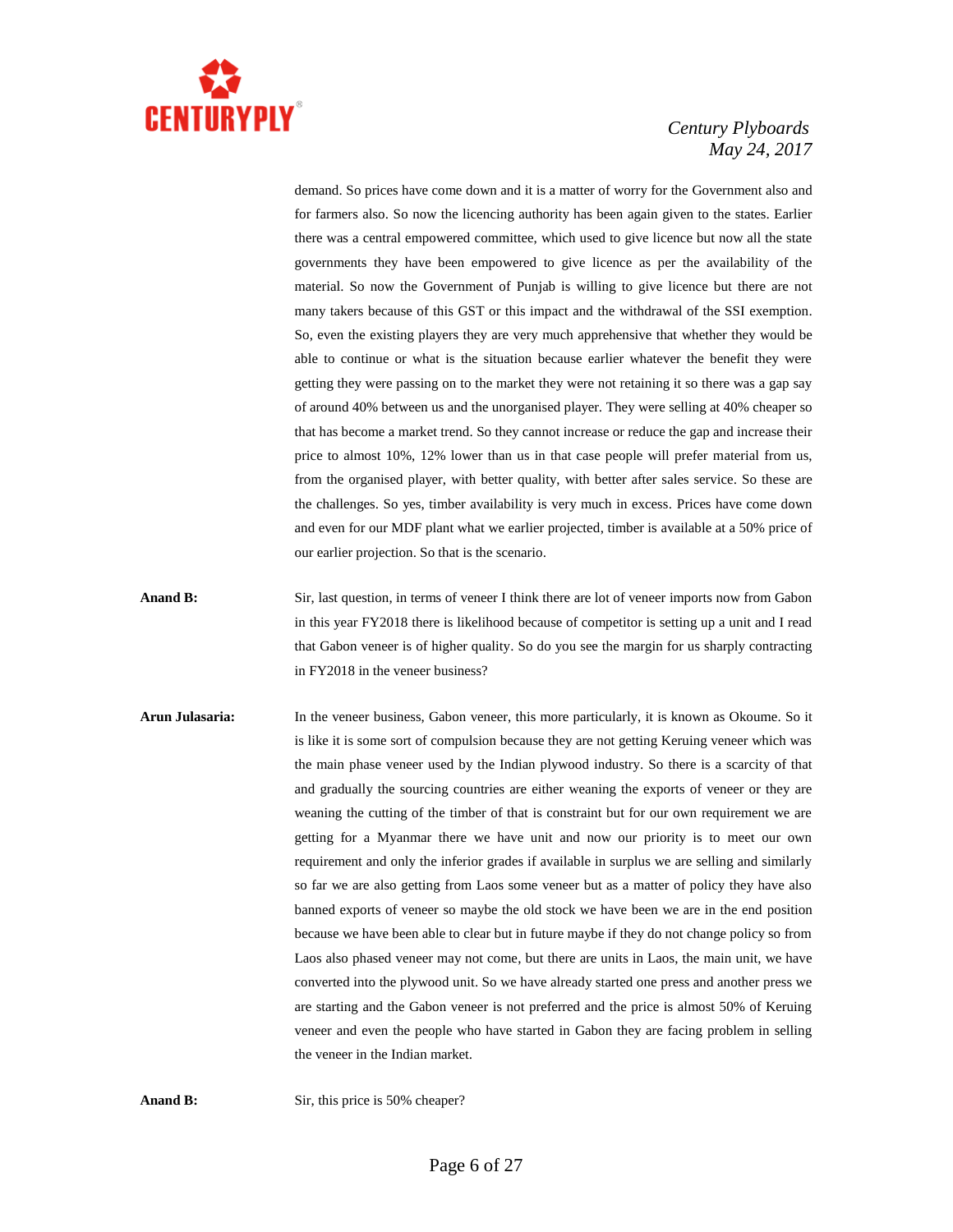

- **Arun Julasaria:** Yes, the Okoume is available at 50% price of the Keruing veneer and in Century we have located another source we are importing timber this known as PQ/Pencil Cedar from the Solomon Island. So in our group we, are mainly importing so that veneer is in between Keruing and Okoume. That is much better than Okoume and inferior to Keruing. So that is also placed in market accordingly so the highest price range is for Keruing then the PQ is next and the Okoume is the cheapest.
- **Anand B:** Thank you Sir. I will join back in the queue for any.

**Moderator:** Thank you. We will take the next question from the line of Anshuman Atri from Haitong Securities. Please go ahead.

- **Anshuman Atri:** Thank you for the opportunity. Congratulations on the performance. My question is regarding the veneer so we have seen good improvement in realization. Is this because of change in product mix or increase in the veneer prices?
- **Arun Julasaria:** Yes this is mainly due to increase in the veneer prices and that is the main reason.
- Anshuman Atri: How much we have seen increase in the veneer prices and how it is impacting the unorganized players?
- **Arun Julasaria:** Now unorganised, they have either shifted as to the lower grade of Keruing veneer or the Okoume from Gabon and there are very few players who are still active in Keruing. So there are only five-six companies who have units in Myanmar because in Myanmar last year they stopped cutting of timber so only the units with good financial background they could store timbers for a whole year. So Century is one of them. We still have timber and we will be in a position to continue our production in Myanmar up to may be till the next season that is September-October and now the Government has allowed cutting of timber in Myanmar. That permission they have given from April 1. So the material is expected somewhere in October-November or say around that time. So then onwards there would be some easiness in availability of veneer when the new timber will come in Myanmar because there are more than 30 units now but all the units except five-six units have exhausted that timber stock.
- **Anshuman Atri:** Second question is regarding these projects, which you have announced. So what would be the total capex in next year and FY2018 and 2019?
- **Arun Julasaria:** The MDF, almost, we have completed. So the projected capex was at Rs390 crore but hopefully we shall be able to complete the project within Rs350-360 crore because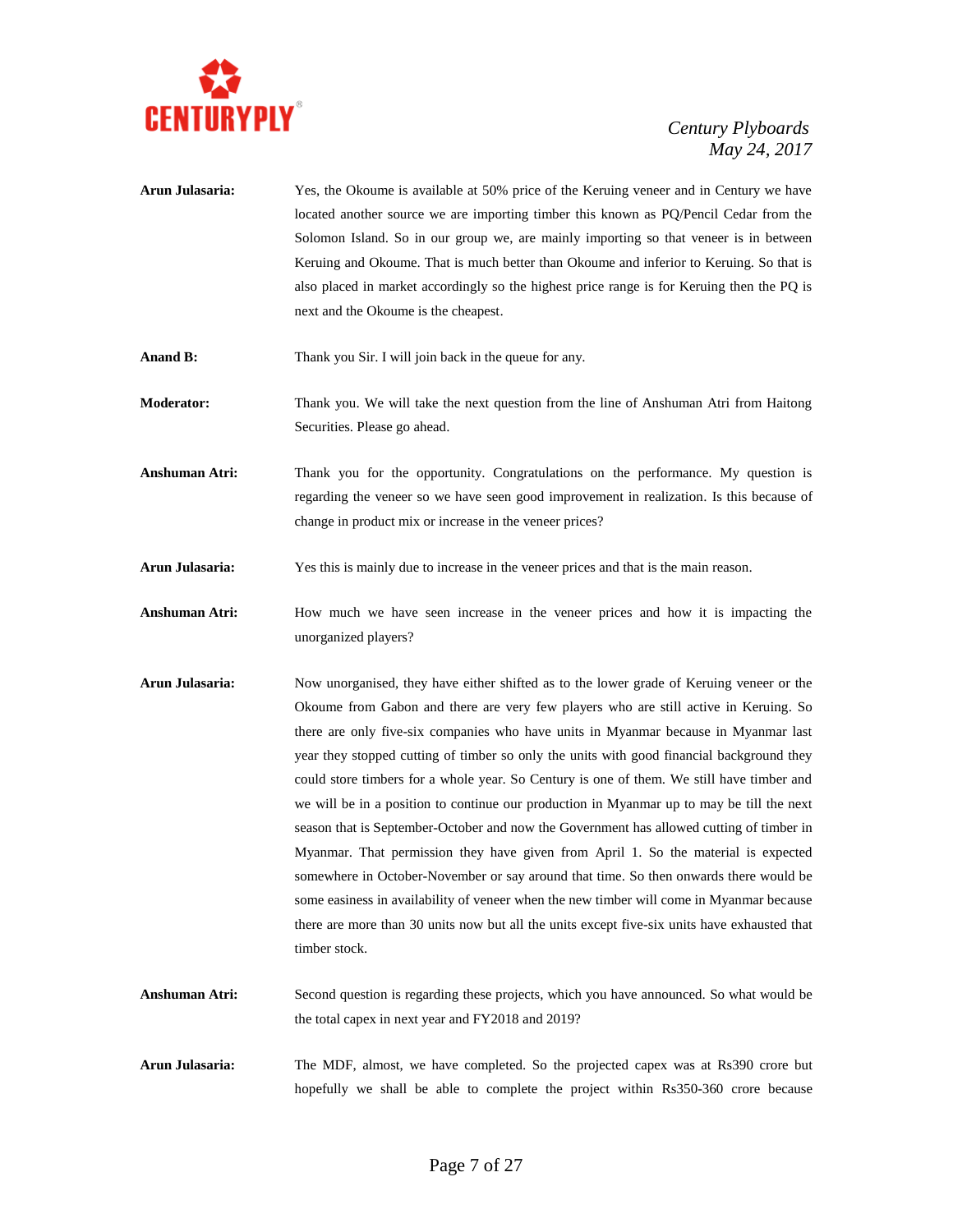

everything is on time and because of reduction like depreciation of dollars. So our project cost has come down a bit and then the laminates expansion so that will cost close to Rs60 crore. We shall be spending on laminate expansion and maybe around Rs40 crore we have spent on the Guwahati unit so this Guwahati is complete. MDF is almost complete. Only next year would be expansion of the laminate unit by another 50% that would cost around Rs60 crore.

- Anshuman Atri: Next year capex would be around Rs60 crore?
- **Arun Julasaria:** Yes, for the present and then there would be further capex that would be for the forward integration of our MDF plant so that we will undertake once MDF is fully commissioned then one-by-one we will add some-value added products.
- **Anshuman Atri:** What is the Guwahati unit capacity?
- **Arun Julasaria:** That capacity is almost equal to all other units that are around 120 cubic meters per day.
- **Anshuman Atri:** Last question. How much of all these projects would add to the revenue next year? All the projects?
- **Arun Julasaria:** These projects would contribute to may be, in this current financial year, more than Rs500 crore in addition to our existing turnover and which also because there is some capacity available in our all the existing plants so there also we shall improve, so existing like production lines they will give us 15-20% extra revenue and this around Rs500 crore would come from the new projects.
- **Anshuman Atri:** Thanks and all the best.
- **Moderator:** Thank you. We will take the next question from the line of Nihal Shah from ICICI Securities. Please go ahead.
- **Nihal Shah:** Sir a couple of things. One is, is there any GST clarity on the timber?
- **Arun Julasaria:** Timber is 18%, wood in rough. Timber is in the category of wood and rough. So there it is 18% but there would be some relaxations because timber is coming from extra countries that are Asians so where the custom duty is exempted but this GST would be applicable.
- Nihal Shah: So for domestic timber would it be applicable?
- **Arun Julasaria:** Domestic timber yes it would be applicable.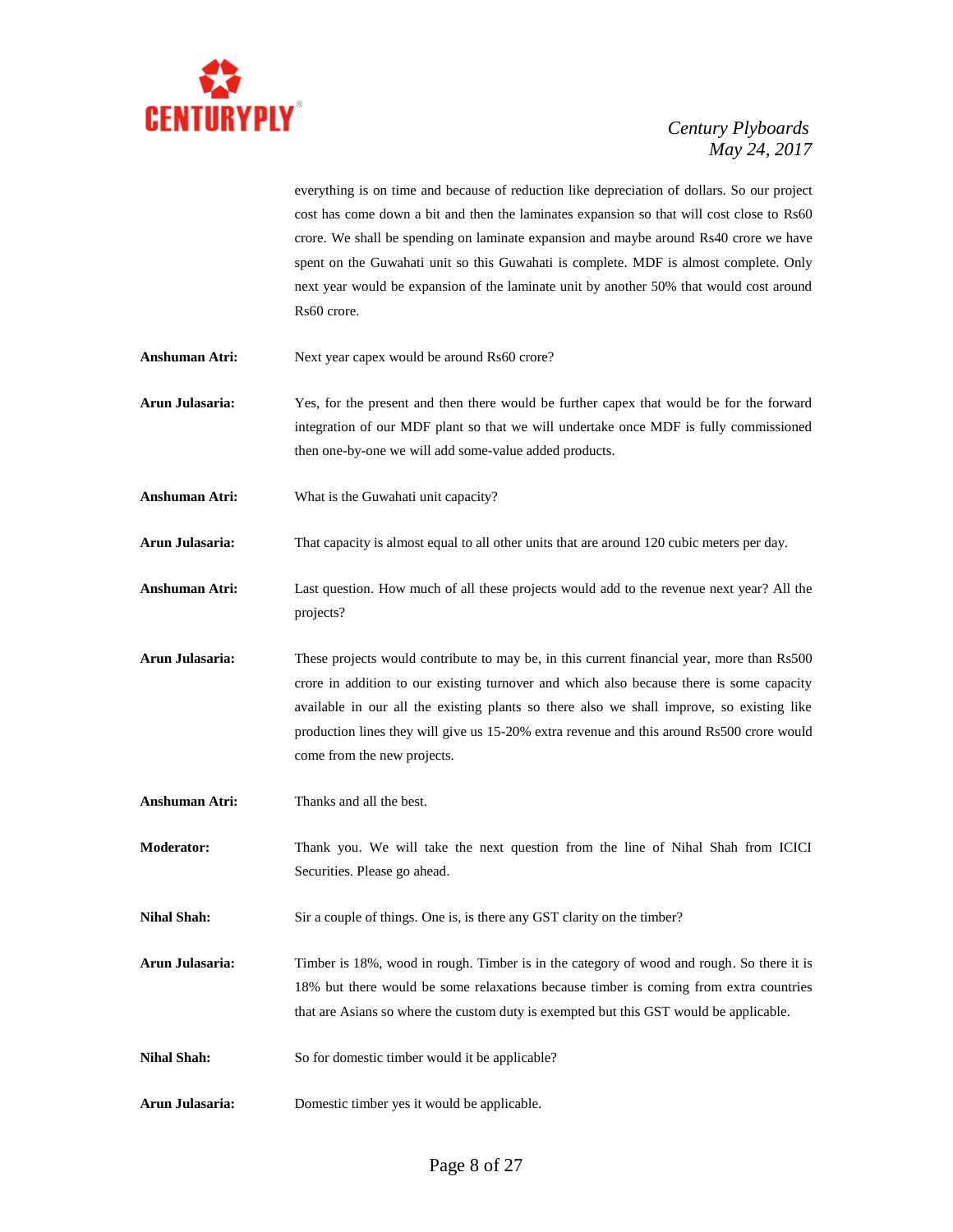

| <b>Nihal Shah:</b> | So is this a good sign for the industry for the plywood industry because earlier it was<br>completely exempt?                                                                                                                                                                                                                                                                                                                                                                                                            |
|--------------------|--------------------------------------------------------------------------------------------------------------------------------------------------------------------------------------------------------------------------------------------------------------------------------------------------------------------------------------------------------------------------------------------------------------------------------------------------------------------------------------------------------------------------|
| Arun Julasaria:    | Yes this one way there would be a level-playing field. We do not have any competition in<br>timber because the use of timber and plywood is totally different. It is no substitute to each<br>other. So timber is used for the doors, door frames and other things and some timber is used<br>for making plywood so that is a different thing and now for that we are using plantation<br>timber in the whole country.                                                                                                   |
| <b>Nihal Shah:</b> | Plantation timber also, GST is applicable right? 18% on utilization?                                                                                                                                                                                                                                                                                                                                                                                                                                                     |
| Arun Julasaria:    | Plantation timber I do not think GST is applicable. There is no clarity so far because in<br>Punjab, Haryana each has been described as the agri product. So agri products are<br>exempted. So plantation timber, I think it is exempted, but it does not make any difference<br>because either timber would be used for veneer or used for this on timber or would be used<br>for the plywood and even if some duty is there it will be like more beatable so we will get<br>the refund of that.                        |
| <b>Nihal Shah:</b> | Sir another question is, do this plywood industry face and threat from new products like<br>cement fiberboard? Is there any pressure on the industry, because you guys also have gone<br>into cement fiberboard?                                                                                                                                                                                                                                                                                                         |
| Arun Julasaria:    | Yes at the moment we are importing and marketing it.                                                                                                                                                                                                                                                                                                                                                                                                                                                                     |
| <b>Nihal Shah:</b> | Can you see dynamics between the two products and what is your likelihood of each of<br>them sustaining way forward?                                                                                                                                                                                                                                                                                                                                                                                                     |
| Arun Julasaria:    | Nowadays, it is the interiors they try various options and sometimes it is for I think Nihal,<br>Sanjay Ji also with me so he is dealing with these products he will be in better position to<br>explain.                                                                                                                                                                                                                                                                                                                |
| Sanjay Agarwal:    | Nihal, this cement fiberboard has been there for more than ten years in the market in India.<br>So there is no problem it has taken may be some very, very small percentage and it has<br>carved out its own needs in the market but we have introduced it will also carve out some<br>percentage of the market, but the main influencer or the main product which is taking out<br>the plywood market is MDF itself. So we are getting into MDF. We expect MDF to grow<br>much bigger than the whole industry actually. |
| <b>Nihal Shah:</b> | But you do not see fiberboard as a threat to the plywood industry?                                                                                                                                                                                                                                                                                                                                                                                                                                                       |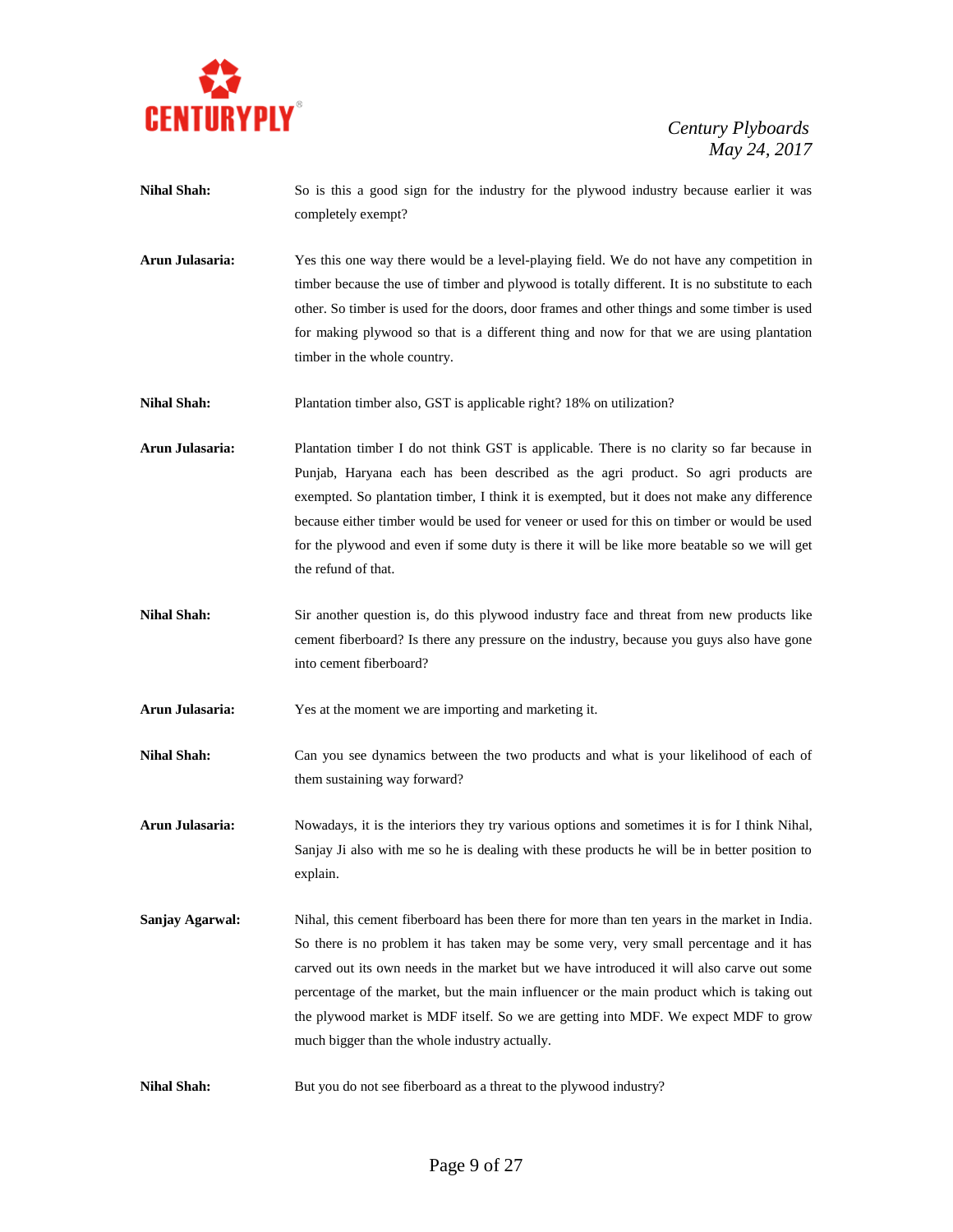

| Sanjay Agarwal:    | No it has been there for the last ten-twelve years. It has really not done much.                                                                                                                                                                                                                                                                                                                                  |
|--------------------|-------------------------------------------------------------------------------------------------------------------------------------------------------------------------------------------------------------------------------------------------------------------------------------------------------------------------------------------------------------------------------------------------------------------|
| <b>Nihal Shah:</b> | What is the pricing differential between the same cement fiberboard and the same sheet of<br>plywood?                                                                                                                                                                                                                                                                                                             |
| Sanjay Agarwal:    | Differential is about 20-25%.                                                                                                                                                                                                                                                                                                                                                                                     |
| <b>Nihal Shah:</b> | Cement fiberboard would be cheaper by 25%?                                                                                                                                                                                                                                                                                                                                                                        |
| Sanjay Agarwal:    | Yes, because that is cement. The product is not as good as we even feel. The cement is not<br>so esthetically, also it will not excessively be acceptable but timber is timber. So I think<br>MDF or a particle board is more acceptable than the cement fiberboard.                                                                                                                                              |
| Sajjan Bhajanka:   | Like all the timber products, they have some breathing quality so in the room where the<br>furniture is made of timber, it may be anything particleboard or MDF or plywood or solid<br>wood so even still some change there is some breathing is there some temperature control is<br>there so this is on the synthetic product cement product that is not available. So esthetically<br>it is totally different. |
| <b>Nihal Shah:</b> | But Sir, also if you look at plywood you do have expansion contraction happening whereas<br>in cement fiber board you would not have that.                                                                                                                                                                                                                                                                        |
| Sajjan Bhajanka:   | The plywood also expansion contraction is not happening. It is only in solid wood.                                                                                                                                                                                                                                                                                                                                |
| <b>Nihal Shah:</b> | Okay, only in solid wood.                                                                                                                                                                                                                                                                                                                                                                                         |
| Sajjan Bhajanka:   | Yes, plywood there is a biggest quality that it does not expand or contract.                                                                                                                                                                                                                                                                                                                                      |
| <b>Nihal Shah:</b> | Sir in GST so basically laminate has been one of the biggest beneficiaries. So is that a call<br>you are taking basically to expand by 50% just to take the benefit of that?                                                                                                                                                                                                                                      |
| Sajjan Bhajanka:   | No, we took the decision. We ordered machines and all long back so now the machines<br>have come, the construction is going on and we still commission in three months.                                                                                                                                                                                                                                           |
| <b>Nihal Shah:</b> | But do you think the GST coming in laminate growth will supersede plywood growth at<br>least for some time?                                                                                                                                                                                                                                                                                                       |
| Sajjan Bhajanka:   | I think Keshav is with me, he will explain.                                                                                                                                                                                                                                                                                                                                                                       |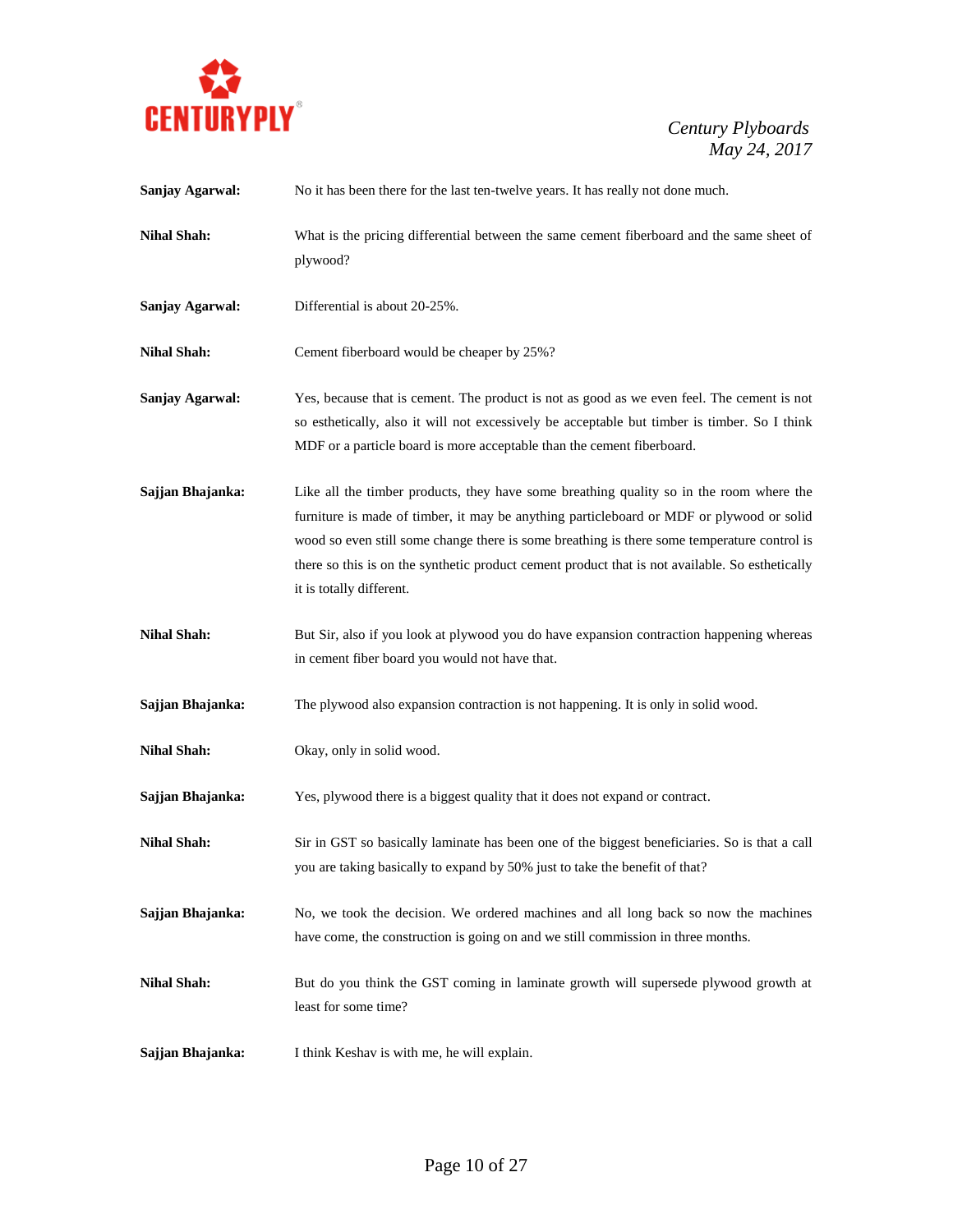

**Keshav Bhanjanka:** With regards laminate, see we were earlier a very small player in the market and as such the growth rate that you have seen have been much faster when we are the market leader the dynamics are quite different. This year also we are very bullish on laminates even though we have grown to a larger size. We still believe that we can do 20% plus growth and I am sure that we will achieve a higher growth at the period but this year plywood should degrow at either similar pace or higher pace. So I think the company overall is going to be growing that way, all divisions put together. **Nihal Shah:** No, that is fine. What my question is when the GST rate of 18% in laminates will be truthful for the laminate industry and it declared? **Sajjan Bhajanka:** It definitely will be true for the laminate industry. **Sajjan Bhajanka:** Nihal as per the Government directive, the first thing we have to pass on the entire benefit to the customers. So that we are doing it but yes the cost reduction in cost would make the product more acceptable. This is the message. **Nihal Shah:** Sir, my last question is for Mr. Julasaria. What would be the tax rate possibly in FY2018 and 2019 considering the mix of products and the mix of factories we have? Arun Julasaria: Nihal, it is very difficult to assume at the moment. **Nihal Shah:** Just a broad range. **Arun Julasaria:** Because our new factory at Guwahati is also starting, I think it will be somewhere in about 17-18%. **Nihal Shah:** For both the years? **Arun Julasaria:** It is a very rough estimate. **Nihal Shah:** Yes sure and Sir your Guwahati unit which you said we were already having one unit in Guwahati right? So that is also continuing you have another unit? **Arun Julasaria:** Yes, that is also continuing and that is still exempted for may be another two years. **Nihal Shah:** So, since that was expiring you guys have put up another unit?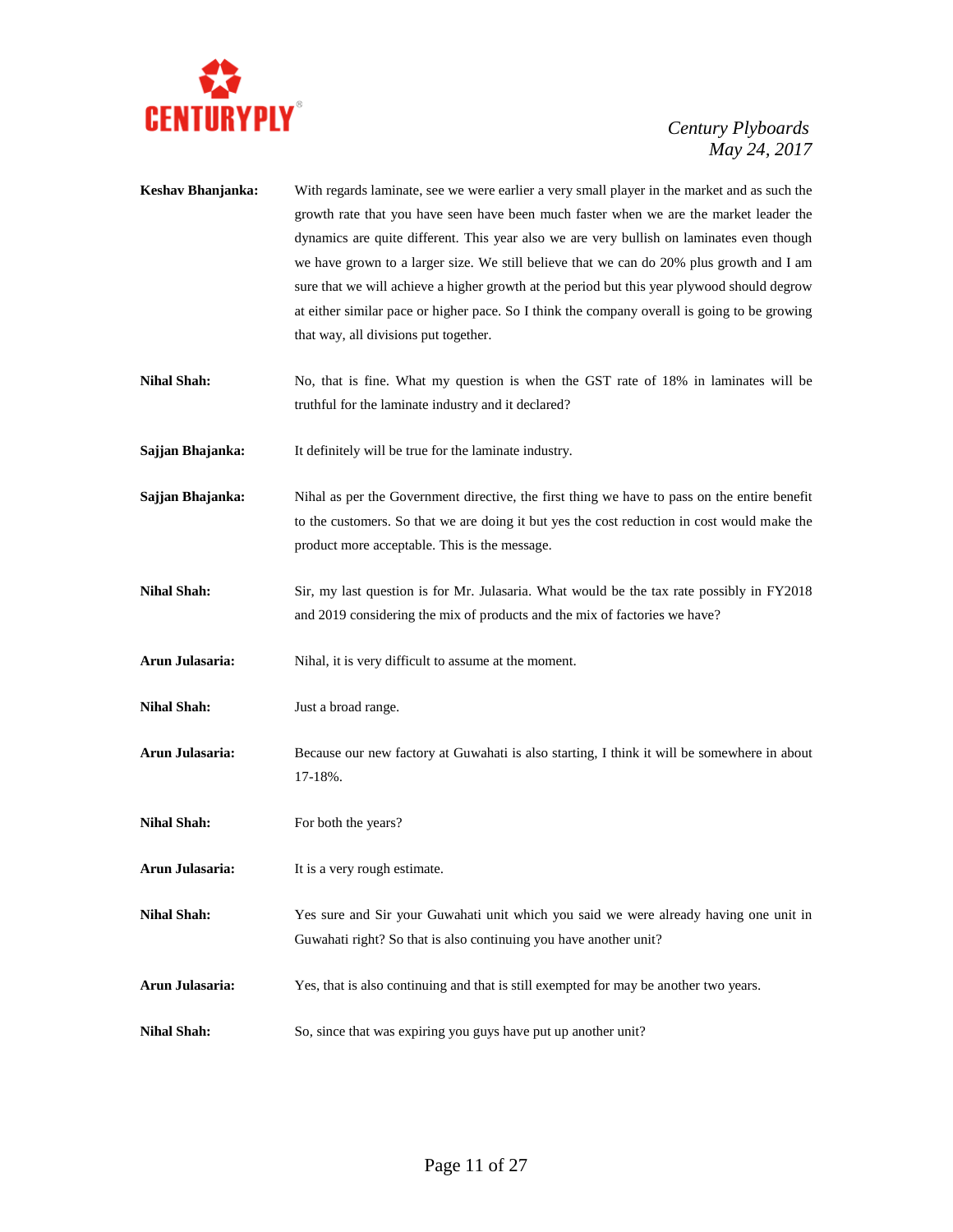

- **Sajjan Bhajanka:** Yes, that was the main idea and I think now we are expecting a new incentive policy for the northeast. So maybe there would be some scope for expanding the old unit also and then to retain the benefit if it comes then maybe we will take a call.
- **Nihal Shah:** Thanks a lot.

**Moderator:** Thank you. We will take the next question from the line of Gunjan Pritvani from JP Morgan. Please go ahead.

- **Gunjan Pritvani:** Thanks for taking my question. Just two questions. Firstly on the GST; you still are sounding quite optimistic of the market-share gains which can happen in the plywood sector. Now given that the GST rate is fairly high at 28%, what will be in there will be more incentive for these unorganised players to stay out of the formal economy as much as possible. So don't you think given the rate is so high, the argument that the shift from the unorganised sector will happen faster now, take a backseat?
- **Sajjan Bhajanka:** But earlier, our biggest problem why not the higher rate of GST or the taxes because earlier also together excise and VAT it was around that amount only so we were surviving with that but our problem was the unleveled playing field because they were enjoying all the benefits, we were not enjoying and then very heavy votes were there against us so with the higher GST rate and with the level playing field because there would be any excise exemption or any duty exemption would be available to exercise so that level playing field is created so that will help us but if it would have been 18%.

**Gunjan Pritvani:** What I mean to say is that you could see in fact larger usage of cash in this environment?

- **Sajjan Bhajanka:** Yes, if it would have been 18%, it would have been better. The compliance from the unorganised sector would have been better and with this again vast cap of 28% people will try to continue the clandestine removal and other things but lot of checks and measures have been incorporated in GST like the way we will show validity meaning life would not be that easier because earlier until 1.5 Crores they were not require to maintain any documents anything so they could have destroyed the earlier challenges other things so I think those things would not be possible but yes in the local area the clandestine removal may be continued because 28% is too high an amount for them to migrate from 0%.
- **Gunjan Pritvani:** Especially in a segment where actually I mean there is a lot of cash you said?
- **Sajjan Bhajanka:** Yes, I agree with you and we are trying our best persuade the Government to still reconsider recategorising plywood from 28% to 18%.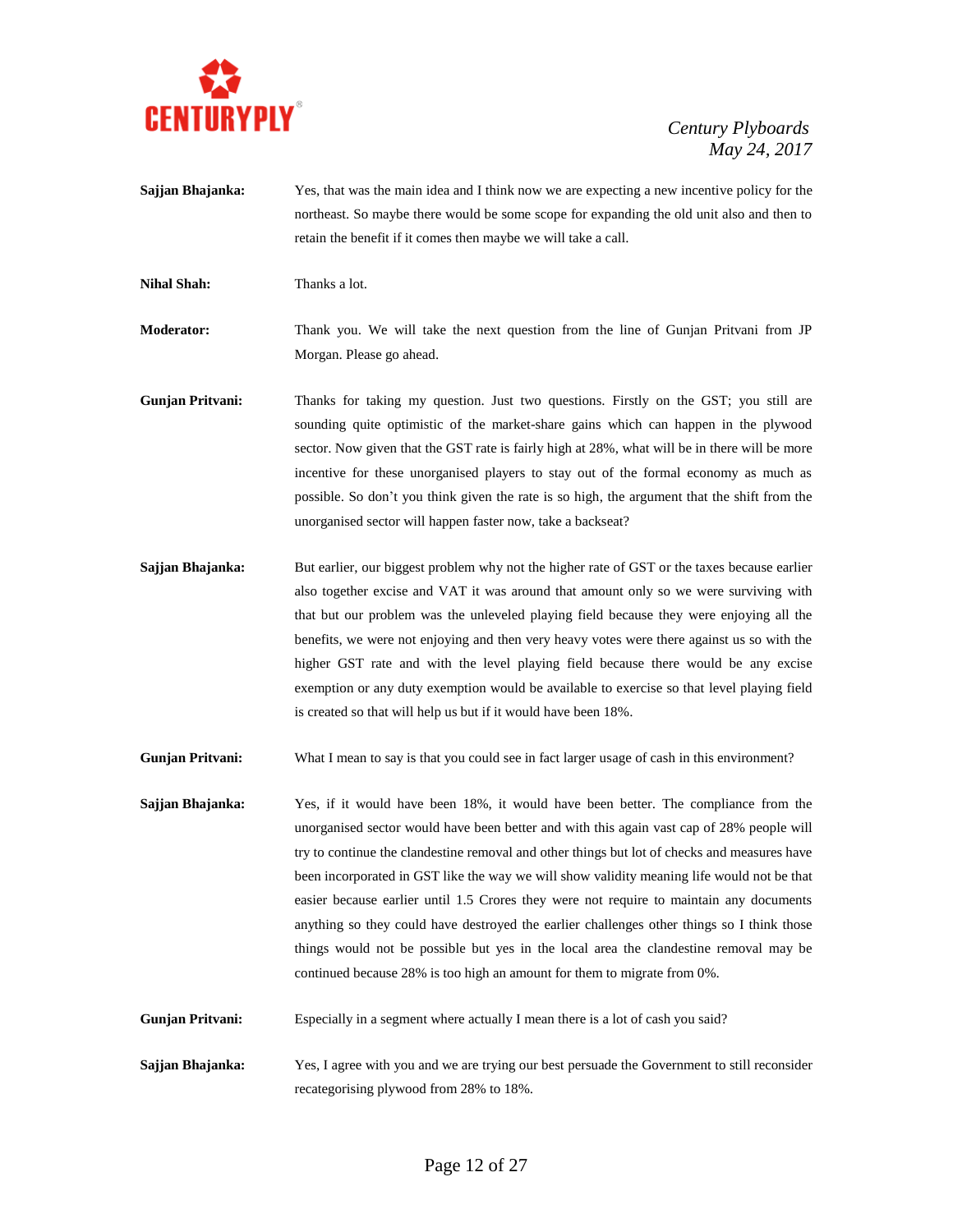

**Gunjan Pritvani:** Sir, MDF also it has been classified in 28%?

**Sajjan Bhajanka:** Yes all MDF, particleboard everything, but MDF there is no problem because there are no unorganised players so level-playing strategy is already there.

**Gunjan Pritvani:** Just second question on this commercial veneer. I am just a bit confused here because when I look at your volumes clearly this decline in the volumes but the realization seem to be up almost 50% and this is the one segment which is being fairly volatile in terms of sometimes revenue contribution or sometimes realizations. So first, if I can just understand what happened in this quarter and how should I look at this segment for FY2018?

**Sajjan Bhajanka:** We are amongst very few players who have still access to timber and we are manufacturing in our Myanmar unit and still we are importing from Laos. Last week also veneer was exported from Laos to India but yes in future if until the Government changes their policy so veneer exports from Laos, I think would not continue. Myanmar, yes it is permitted. We are getting only constant-wise non-availability of timber so we have stored timber in huge quantity and we shall be able to continue veneer production until their next seasons material arrives. For next season, the Government has again allowed. The main idea was there, there was a huge inventory of timber so the new Government in Myanmar they have banned the timber cutting for one year and which they have again relaxed from April this year. So October-November onwards timber would come, veneer would come from Myanmar and Laos we have established plywood units so almost our timber and veneer and whatever is available now we shall convert into plywood. There would be demand for plywood. Now also there is a huge demand. We are not able to supply. We are not able to meet the requirement of the market. So that situation is there and because we are present all over India and there are very limited areas which are producing plywood under SSI or exempted sector in India like one is North India, Haryana, Punjab and Western UP, Uttarakhand or to since in Jammu and in south it is Mangalore or Kerala so except the local areas where they will be able to market with or without duty or something but the Rest of India they want to be able to sell the material without excise duty or the new rate of GST and we have demand from all over India.

**Gunjan Pritvani:** These realizations which are sharply essentially because this scarcity or lesser number of players who are able to feed into the market?

**Sajjan Bhajanka:** The veneer price has gone up.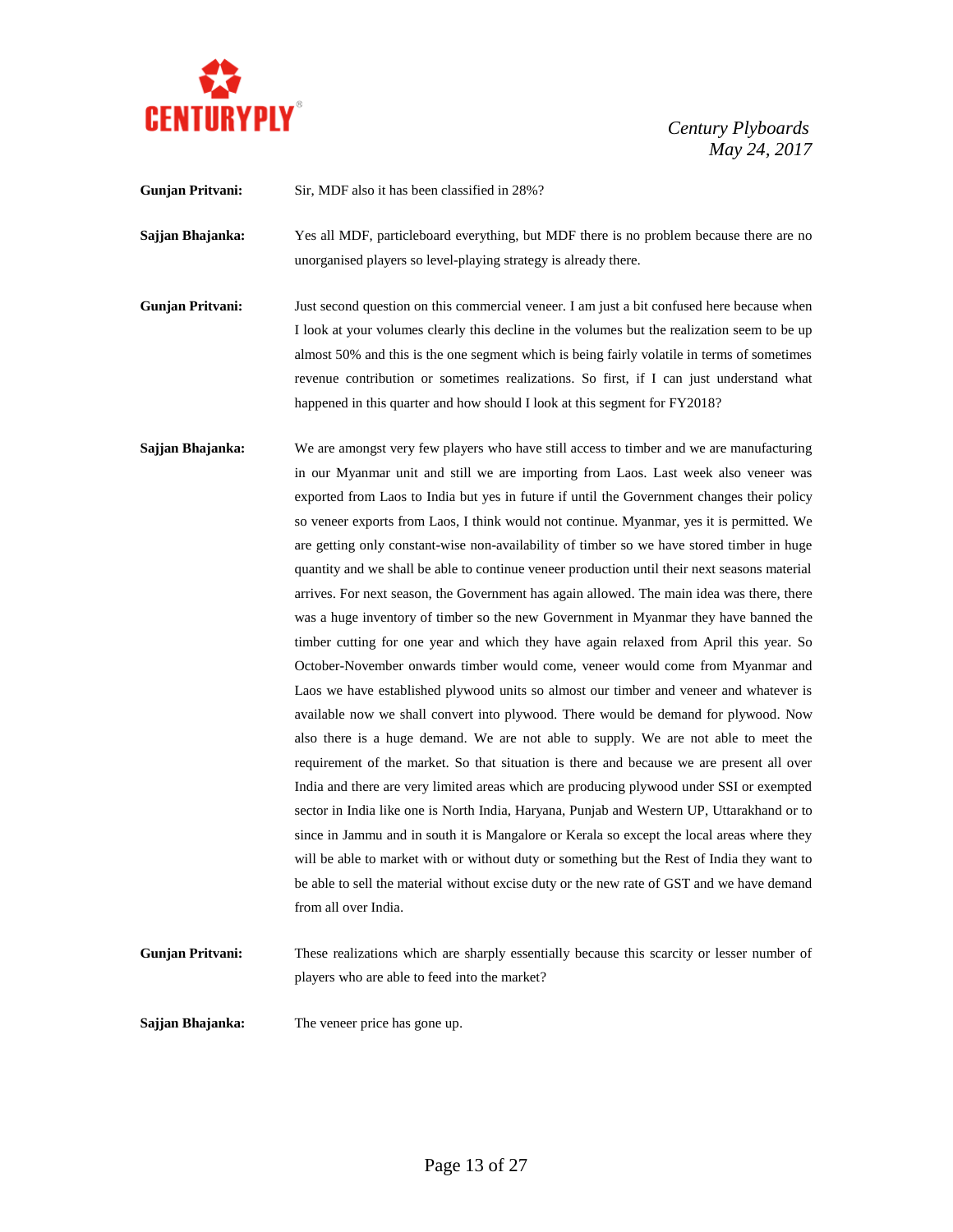

- **Gunjan Pritvani:** So this should normalise when the Myanmar thing, the December supply comes and you see more players out there in the market so the prices should come off right now because the ban is being removed?
- **Sajjan Bhajanka:** One year disruption the lot of units in Myanmar they lost heavily and now because they are all closed down so many of them will not revive. They will be stock and many of to my knowledge the promoters they have already closed the units so the scale would be lowered down and maybe the demand also in India because people they have already shifted like the unorganized sector, the lower price product plywood they are started using alternative products like Okoume from Gabon and even the PQ from Solomon so there is shift in the market so all level will never revive again because Laos it is not likely to permit veneer in future.
- **Gunjan Pritvani:** Thank you so much Sir.
- **Moderator:** Thank you. We will take the next question from the line of Gaurang Ved from Ved Capital Advisors. Please go ahead.
- Gaurang Ved: Thanks for the opportunity. Sir congratulations for a good set of numbers. Sir you have shared a vision for the company that is by 2020 your aspiration is to reach a Rs5,000-crore revenue with PAT margin of 10% plus. And Sir I understand that this aspirational guidance was built keeping in mind the GST rollout in 2016-2017. Sir, now as the GST rollout is almost a certain thing and our MDF plant will be operational soon so all building blocks for the company are in place and during 1Q conference call of 2016-2017 you said that instead of 2020 we will try to achieve this Rs5,000 crore revenue target by 2021. So just I want to understand the guidance still holds and how confident you are on achieving this number as it will imply indicatively 30% revenue CAGR for the next four years. Any colour on that will be highly appreciated Sir?
- **Keshav Bhanjanka:** You see these are factors in the GST we are talking about this growth rate and in the past in earlier tax revisions may take place. We know the rate at exceeds this and if you are asking by 2021 definitely we will be Rs5,000 crore, volume and value and we will be at 10% PAT by the year 2021 because factoring into account MDF, plywoods, laminate and all that are like to have that we shall enter maybe in November.
- **Sajjan Bhajanka:** I would also like to add to this one another module we are contemplating because now due to this hike of GST on the unorganised sector, many of them will not be in a position to produce and market directly. So many of them are likely to tie-up with us and the requirement is there in the market. The people all over the country either the requirement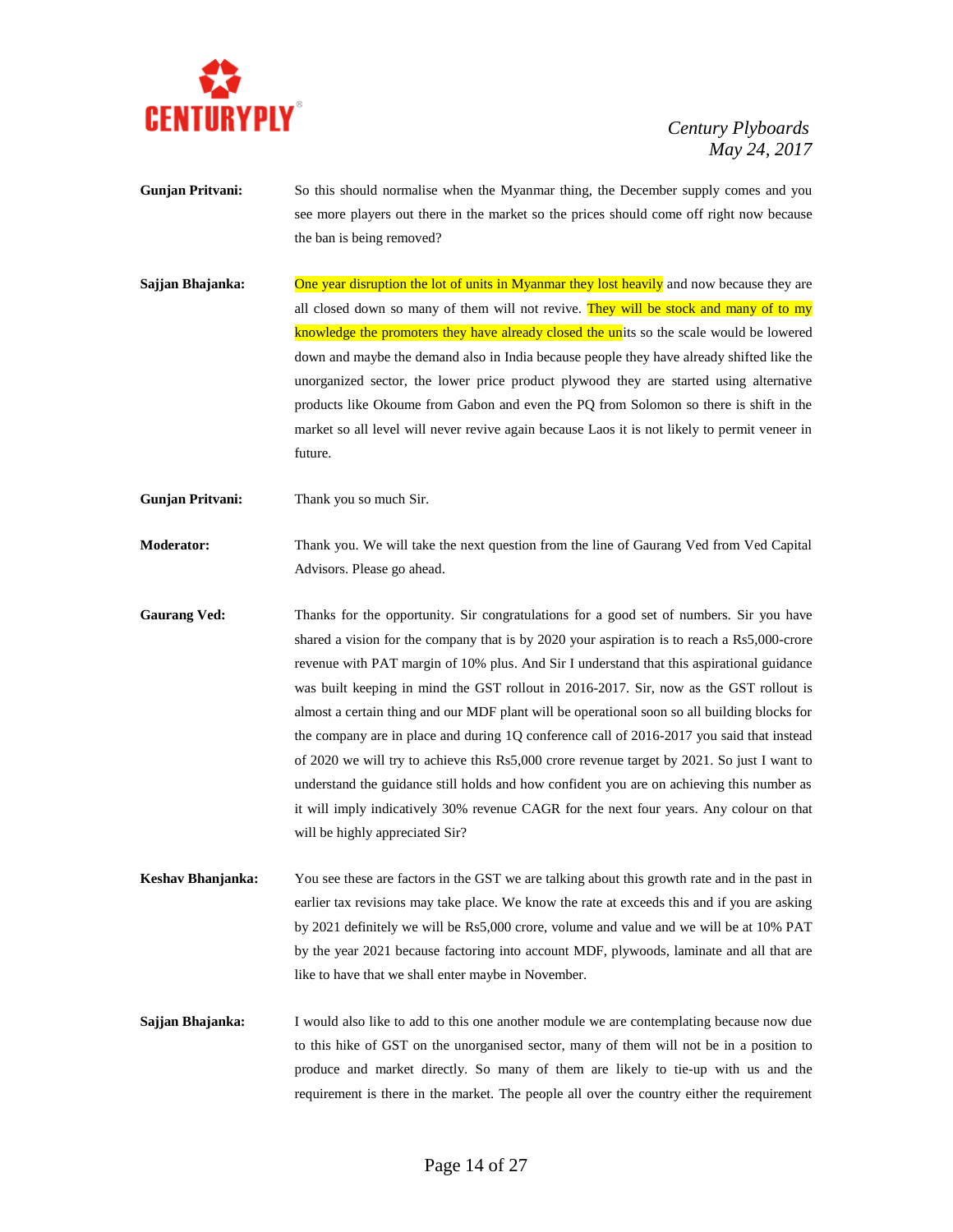

for plywood would increase with the interest, incentive and other things for housing so under that light maybe another module we are developing we have developed some more brands like one is the bond ply and then Sainik is there so with all these things there would be some traded commodity which we shall get manufactured in this unorganized player and we shall source from them and we shall market it. So that may not be that much profitable because that would be more or less a trading activity. We have traded a module of low margin in that high turnover no frail no credit nothing, the cash payment and these all so that maybe gross margin of 7%, 8% and maybe the net margin will be 4%, 5% so that module will give us a very big turnover. Then in our opinion the requirement for MDF in the country will grow. Now all the existing players they are booked for next two months so any fresh booking we are accepting for a delivery after two months so that is the situation and in spite of hefty antidumping duty the imports are growing in India imports of MDF so we feel that we shall be in position to add at least two, three more MDF plants in next four years.

- **Gaurang Ved:** That was very helpful and just Sir on this MDF plant so what will be the capacity utilization you are projecting for the 2Q basically assuming that it will be operational in July and for the second half of this year?
- **Sajjan Bhajanka:** This year, we are projecting around Rs250 crore revenue from MDF segment so the first month or two we shall have some problem because some teething problems and others but next six months this will be good.

**Gaurang Ved:** On a normalized basis what will be the EBITDA margin for the MDF plant?

**Sajjan Bhajanka:** EBITDA margin should be quite high because the raw material percent is very less. Timber we should be spending maybe Rs4,000-5,000. Rs4,000 only per tonne and glue cost would also be another say Rs3,000 so the raw material cost would be only Rs6,000-7,000 and the electricity would be another factor so it is much less than 50% so the main cost is the interest and depreciation. So EBITDA margin would be very high on MDF.

Gaurang Ved: So it will be 30-35% high as I think?

**Sajjan Bhajanka:** More than that.

Gaurang Ved: Thank you very much Sir and wishing you very all the best.

**Moderator:** Thank you. We will take the next question from the line of Akshit Gandhi from Kotak Mutual Fund. Please go ahead.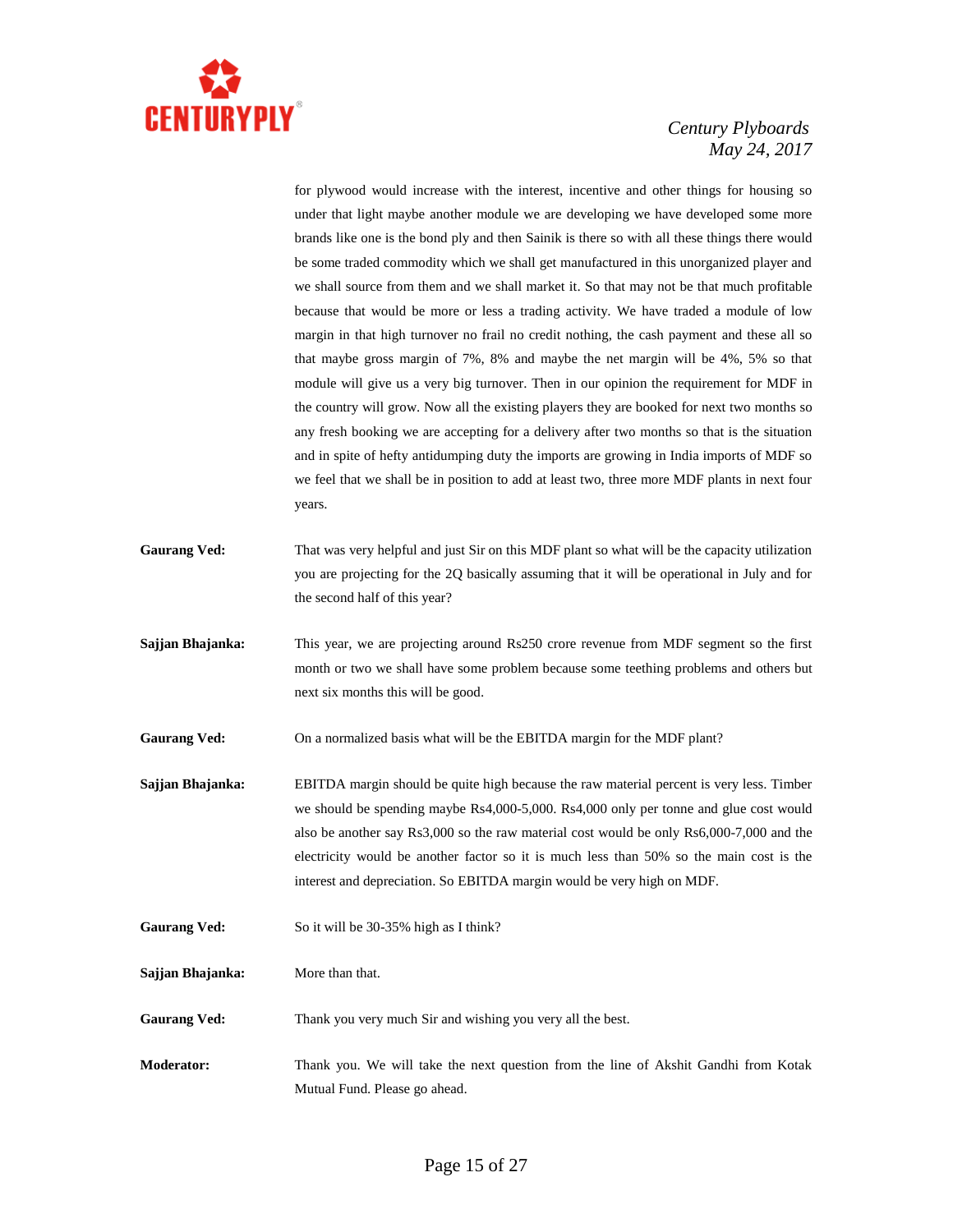

| <b>Akshit Gandhi:</b> | Sir if you can kindly share the Sainik volumes and value Sir.                                                                                                                                                                                                                                                                                                                                                                                                                                                                                                                        |
|-----------------------|--------------------------------------------------------------------------------------------------------------------------------------------------------------------------------------------------------------------------------------------------------------------------------------------------------------------------------------------------------------------------------------------------------------------------------------------------------------------------------------------------------------------------------------------------------------------------------------|
| Arun Julasaria:       | Which one.                                                                                                                                                                                                                                                                                                                                                                                                                                                                                                                                                                           |
| <b>Akshit Gandhi:</b> | The Sainik volumes and value for the quarter? How much was Sainik?                                                                                                                                                                                                                                                                                                                                                                                                                                                                                                                   |
| Arun Julasaria:       | I can give you the volume at the moment because we have to derive and it is to make a note<br>of discounts etc., so we have to allocate and find out the value just in the course the<br>discounts are mixed so volume I can give you this Sainik volume for the whole year was<br>around 52,000 cubic meter.                                                                                                                                                                                                                                                                        |
| <b>Akshit Gandhi:</b> | Sir one question, due to the GST and all are we seeing any destocking impact at the dealer<br>level that is in the plywood and laminate segment?                                                                                                                                                                                                                                                                                                                                                                                                                                     |
| Sajjan Bhajanka:      | We have taken some precaution for that what we have done like all our godowns we have<br>registered for exchange. So now along with the debt challans we are also giving excise<br>mention on the challan so as per the policy of this whatever material they have with the<br>valid document for excise and VAT they will get the full credit while migrating to GST and<br>without the documents they would get only 40% credit so just to what that situation we<br>have registered all our 43 godowns with the excise and now we are giving excise challan<br>also rate challan. |
| <b>Akshit Gandhi:</b> | That is great to hear and Sir one question why did the laminate margins fall this quarter?                                                                                                                                                                                                                                                                                                                                                                                                                                                                                           |
| Sajjan Bhajanka:      | Keshav is taking it up.                                                                                                                                                                                                                                                                                                                                                                                                                                                                                                                                                              |
| Keshav Bhajanka:      | Basically in this quarter, there is a static increase in raw material cost so there is the<br>increase in cost of other raw material cost input as such you are unable to pass on the rates<br>of the market because of a very, very competitive market scenario. We have been the first<br>company who has taken an increase with the market leader and from this quarter onwards<br>margins will stabilize.                                                                                                                                                                        |
| Sajjan Bhajanka:      | Like the total profit from the laminate there we have improved. The overall profit is more.                                                                                                                                                                                                                                                                                                                                                                                                                                                                                          |
| Keshav Bhanjanka:     | One more point, there will be capacity limitation and this is the way that export orders what<br>we service, in export we have slightly higher margins than domestic markets as such this<br>quarter our volumes are back on track. We have been able to increase our capacity<br>utilization beyond 103% which is what we achieved last year so you will see an increase in<br>margins on that front and all.                                                                                                                                                                       |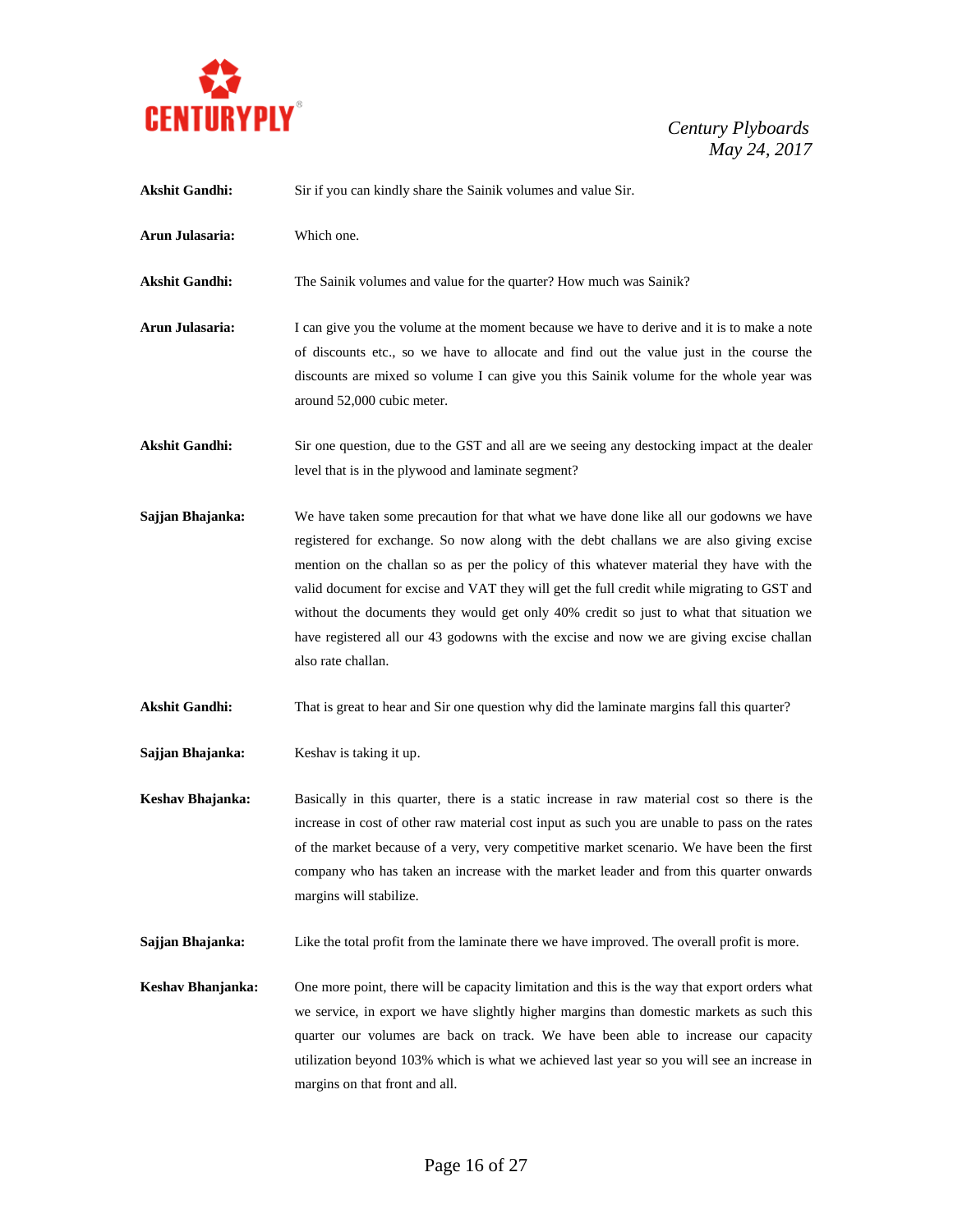

| <b>Akshit Gandhi:</b> | So should we assume around 16% that is sustainable margin?                                                                                                                                                                                                                                                                                                                                                                                                                                                                      |
|-----------------------|---------------------------------------------------------------------------------------------------------------------------------------------------------------------------------------------------------------------------------------------------------------------------------------------------------------------------------------------------------------------------------------------------------------------------------------------------------------------------------------------------------------------------------|
| Keshav Bhanjanka:     | Yes.                                                                                                                                                                                                                                                                                                                                                                                                                                                                                                                            |
| <b>Akshit Gandhi:</b> | Sir, two-three things you indicated that the input in the MDF is actually coming lower than<br>what you had expected that is the raw material prices are falling so are we seeing a MDF<br>from prices also falling in the market or they are at similar levels?                                                                                                                                                                                                                                                                |
| Keshav Bhanjanka:     | The more determining factors for price are demand and supply. So now demand is huge<br>because all the existing players they have rather increased price by 5% this last month or<br>two the price of MDF increased by 5%.                                                                                                                                                                                                                                                                                                      |
| <b>Akshit Gandhi:</b> | Sir, if you could kindly comment what is currently our gross debt and the cash on the<br>balance sheet.                                                                                                                                                                                                                                                                                                                                                                                                                         |
| Arun Julasaria:       | You are talking about the total debt?                                                                                                                                                                                                                                                                                                                                                                                                                                                                                           |
| <b>Akshit Gandhi:</b> | Yes.                                                                                                                                                                                                                                                                                                                                                                                                                                                                                                                            |
| Arun Julasaria:       | Yes, including the MDF debt, you will find that as on March 2017 my long-term debt was<br>Rs147 crore near about short-term debt in the form of bank takes to nearly Rs167 crore and<br>the buyers credit was near about Rs233 crore and total wise say the debt equity ratio is<br>around the debt is around 0.8 of the equity.                                                                                                                                                                                                |
| <b>Akshit Gandhi:</b> | How much is the MDF debt in this roughly around Rs150 crore or something is that the<br>right number?                                                                                                                                                                                                                                                                                                                                                                                                                           |
| Arun Julasaria:       | In the MDF, there are two types of growth rates we have availed. One is from the term-loan<br>the cash and another we have like our buyer credit for the machines imported because<br>buyer's credit is credit available. They are like it is labour plus may be 30, 40 points so for<br>three years we are entitled to utilize against the imported machines so maybe around Rs100-<br>crore something is buyer's credit we are availing and Rs100 crore or something we have<br>availed. So we have drawn around Rs200 crore. |
| <b>Akshit Gandhi:</b> | What would be the interest rate on this entire debt because next year once MDF plant<br>commercialises we will have the entire interest coming in the profit and loss account so<br>what kind of interest rate can we expect on this debt.                                                                                                                                                                                                                                                                                      |
| Arun Julasaria:       | May be one-third is the rupee loan, which is attracting an interest of 8.35% and the rates is<br>buyer's credit so buyers credit part is at the moment is less than 3% and you have seen on                                                                                                                                                                                                                                                                                                                                     |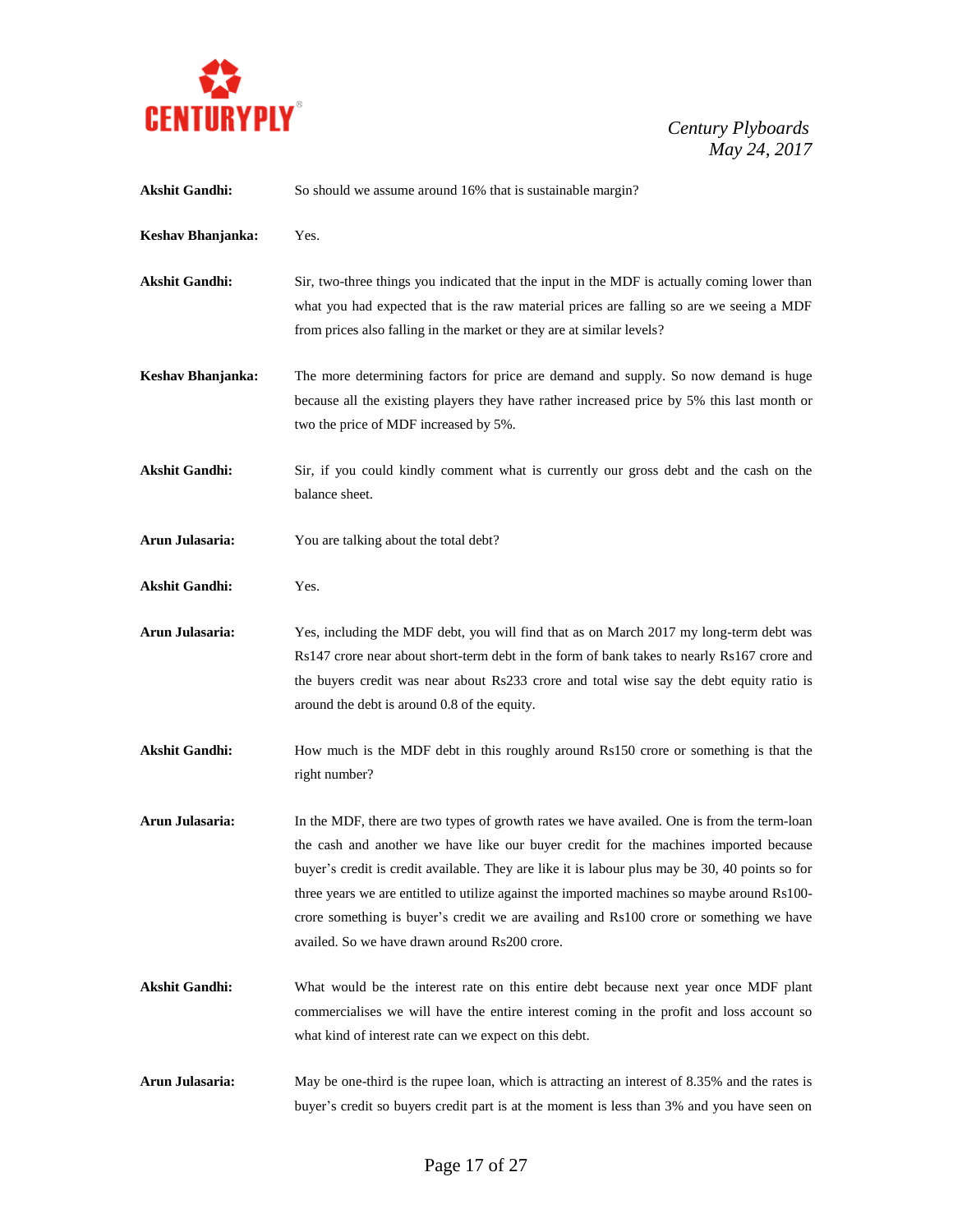

the dollar front we have gained something so, so far the interest rate effect is rather negative on imports due to the depreciation of dollar.

- Akshit Gandhi: Sir two last questions. When I look at your working capital it has, and a very good job on that, reduced from 70 to 65 days versus FY2016 to 2017 the cash conversion cycle is that sustainable or are there any changes expected in that?
- **Sajjan Bhanjanka:** I think that is sustainable. We have entered with the State Bank for the channel finance. So if the channel finance that picks up in that case we shall get money immediately after the invoicing and the State Bank would give them credit at the rate of 9% for two or three months whatever is agreed with them and so they will get cash discount from us but the interest outgo would be much less than the cash discount. So that would be win-win they will get at the cheaper rate, we will get money from the bank and at the cheaper rate and at the same time we shall get the cash. So, I think this cycle would improve further.
- **Akshit Gandhi:** One last question if I look on your capex details where you have given very detailed capex plans it indicates FY2018 has a RS222-crore capex plan in FY2019 it is Rs60 crore so with is that the number which we should assume.
- **Sajjan Bhanjanka:** Yes at the moment frozen figures are these only if anything comes in addition to that we shall keep on some.

Akshit Gandhi: Congratulations on a good set of numbers. That is it from my side.

- **Moderator:** Thank you. We will take the next question from the line of Prashant Kutty from Sundaram Mutual Fund. Please go ahead.
- **Prashant Kutty:** Thank you for the opportunity Sir. I just logged in a little late into the conference call. Just want a couple of clarifications. One is if you look at the volume growth in plywood that seems to be pretty muted against that if you could just probably help us understand what is really happened on that front? Is it because of the a bit of a channel filling system which you saw in the last quarter and probably not so much happening in the sort of the quarter anything on account of that?
- **Sajjan Bhanjanka:** Actually as far as plywood volume is concerned every quarter we have been discussing about it, we expected it to grow about a little more but ultimately by the second quarter or third quarter we knew that we will be growing single digit but our figures in the month of April and May are very, very high spirited and we have crossed about in 19% growth in April and May also. So that is okay. I do not think it will need because we had already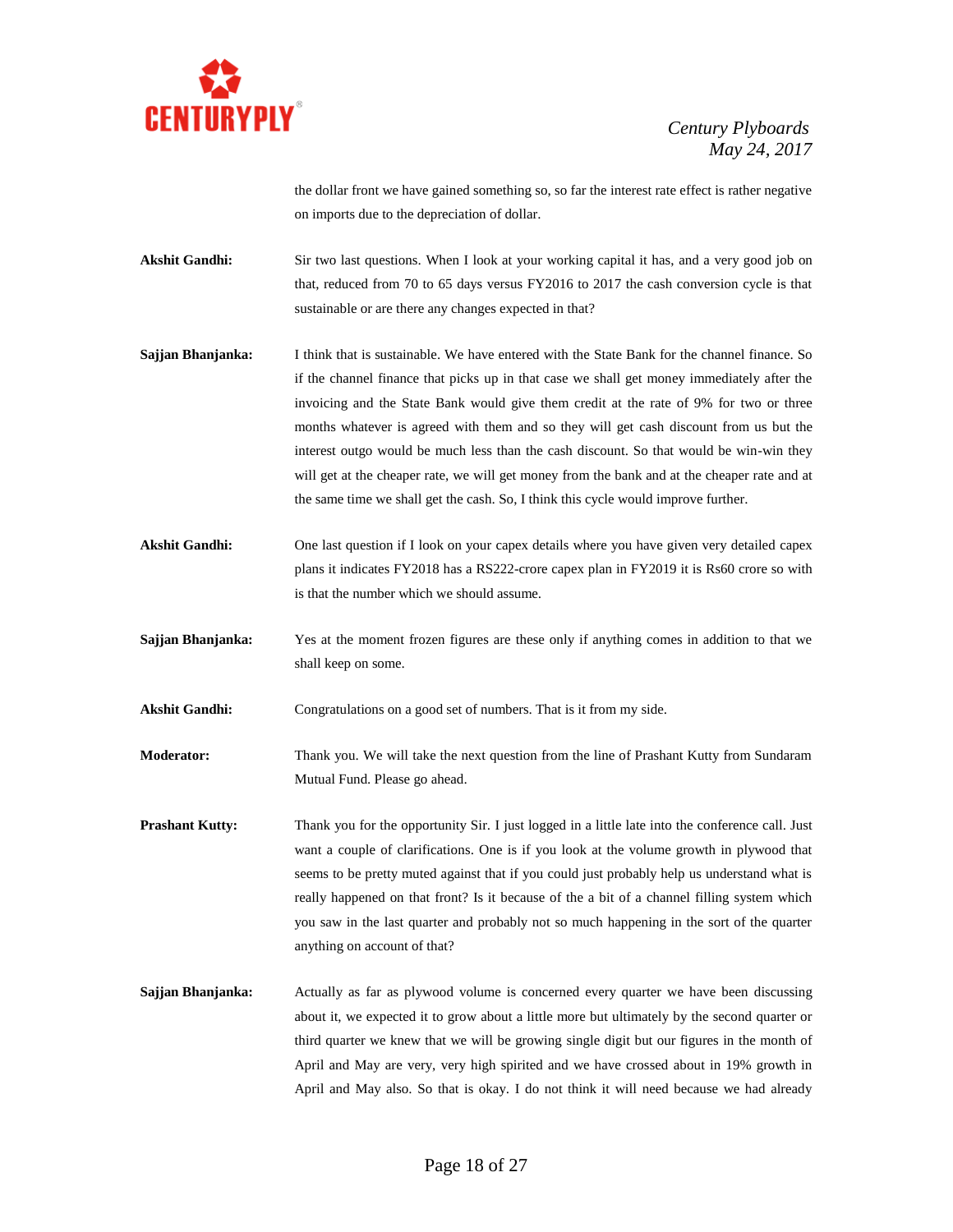

understood and we already as a company we have already decided that we are not be going on volume but bottom-line is our more important areas in our company so we have been actually not reducing the prices and piping in the market to scale more volumes.

**Prashant Kutty:** Just again because you spoke about focus on bottomline just wanted to understand over here again in terms of the realization increase is almost about 8%, 9% in the plywood segment again is it to do with the premium products being sold more is it a function of mix or have we actually taken a price hike in that sense actually?

**Sajjan Bhanjanka:** No it is a function of mix only. We have not taken any price hike.

**Prashant Kutty:** But I believe Sir on account of GST would we be required to take any price hike now or the rates pretty much simpler for us in India?

- Arun Julasaria: But it is I think technically it is reduced. The implication is reduced by 1% or 2% because earlier we were paying around 2% CST while it was not being refunded to us so that was another cost while the manufacturing or buying the raw material so that impact was there neither in the selling to some customers were giving against CST so CST 2% either on purchase on sale then excise 12.5% then VAT on an average 14%, 15% so all together it was around 30% and the CST has come the 28% so we are selling something.
- **Prashant Kutty:** Also in line with if you look at the margin side of it Sir you said that plywood margins are little higher because there was a forex gain correct me Sir. Is that right? I mean you said about 1% was on account of that, that is what I have heard if I am not wrong?
- **Arun Julasaria:** Yes 1% is on account of forex gain.

**Prashant Kutty:** Apart from that Sir if you look at it the margin increase is pretty steep so just wanted to understand what are the sustainable level of margin in plywood?

Arun Julasaria: Here now, we have taken many new initiatives. One thing is the core prices have come down substantially internationally so we have shifted to more to imported core so that is one thing we are importing usually from Vietnam that is one thing. Second thing we have replaced costly timber like Keruing. It is no more available. So earlier we are importing Keruing at \$550, \$600 per cubic meter now we have replaced this from the PQ timber from Solomon Island so the price of PQ is around 340, 350 so there we are saving money and the phase of PQ also we are raising in our product and the yield and everything is better and like petroleum prices have come down so the adhesive prices are again prevailing at the lower level.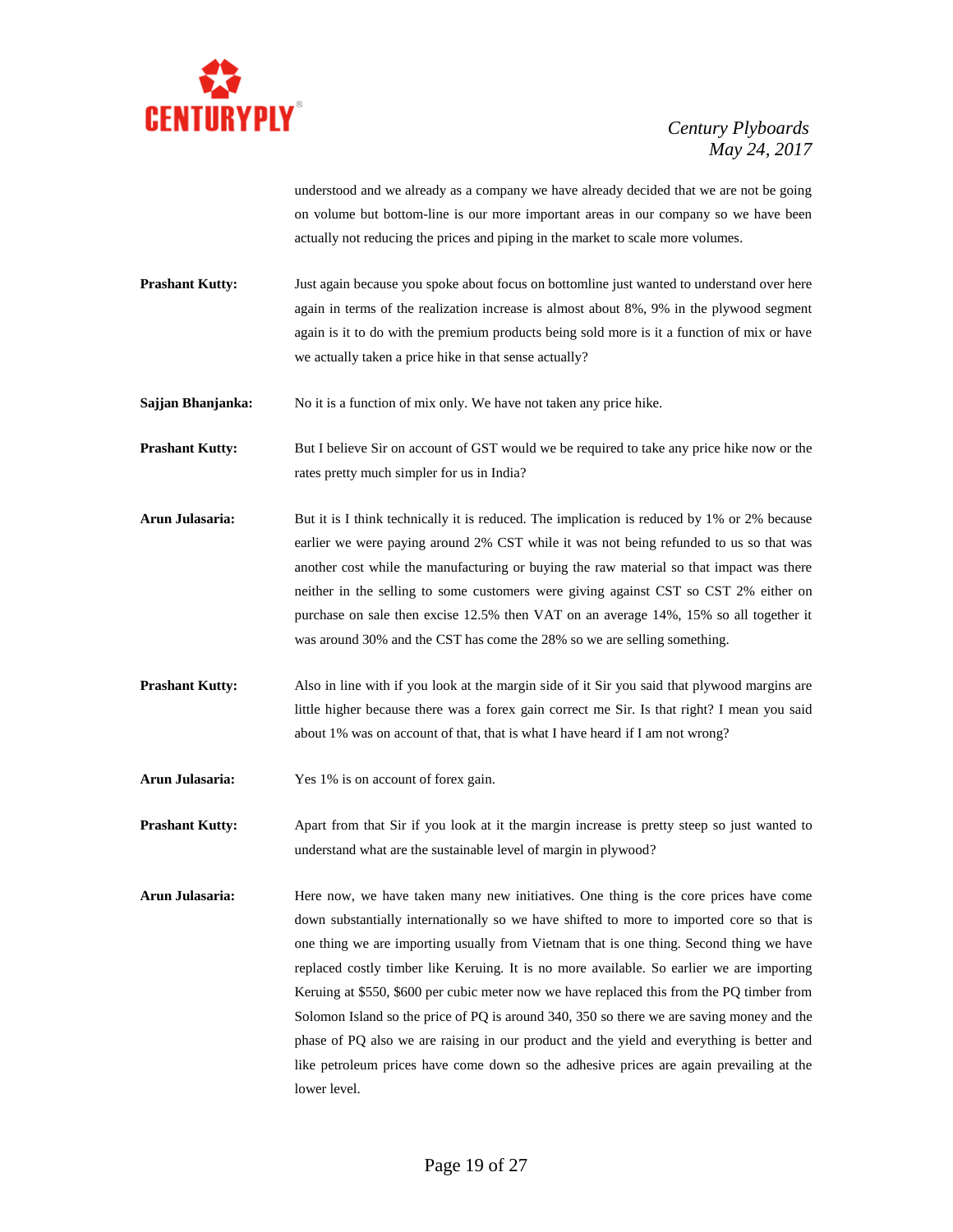

**Prashant Kutty:** One last question from my end on the GST part of it, obviously we were expecting an 18% rate earlier, and obviously we are hoping that probably the competitiveness as compared to an unorganised player would actually become a better (inaudible) 1.00.19 that you might have to take a price cut and the size differential would be much lower. Given that that particular activity is not happening right now, how do we really look at it? I mean I understand obviously GST that shift will definitely happen, but is there a fear over here that that might probably happen at a much slower pace than expected before. What are your thoughts on the same Sir?

**Sajjan Bhajanka:** Here you have to look from two different angles. One is like our earlier prolonged voice, not the higher or lower duty. It was non-level playing field, because 90% you need to have SSI say 80% volume was under SSI, 70% value was under SSI, so we had to compete with them with the big handicap. So that was our bigger problem. We would have loved if the duty would have been 18% on plywood then the like challenges and that would have been easier for them to comply, compliance would have been better from them but now at 28% level, many of them may not be in a position to survive and many of them again will continue unfair means, I understand removal and other things wherever possible. But I have been given the impression that this is a very robust system. They have incorporated many checks and means in this new system where really which is valid for only 24 hours for small distance and the highest validity is 15 days and there are a lot of other things, crosschecking on the computer, the checking would be challan to challan not the overall quantity. So all these things will make it difficult may be at small distance they can manage within the state or something, but interstate and long distance, it would be difficult for them to manage. So even if we do not get higher volumes and producing states but the other states, which are consuming states, there we shall have much better demand.

**Prashant Kutty:** Thank you very much and all the very best to you.

**Moderator:** Thank you. We will take the next question from the line of Achal Lohade from JM Financial. Please go ahead.

**Achal Lohade:** Thank you for the opportunity Sir. If you could clarify a bit on the MBF what is the demand, what is the production capacity? We do hear that a few other players are also setting up the capacities. If you could talk a little bit about on that.

**Sajjan Bhajanka:** We are very much behind. In India like in the MDF sectors like world capacity of MDF is around 100 million cubic meters, total world capacity and China commands 50% of that. Around 50 million cubic meter of MDF and there are around 400 units in China and small country like Turkey they have production of more than 5 million tonnes, but India's total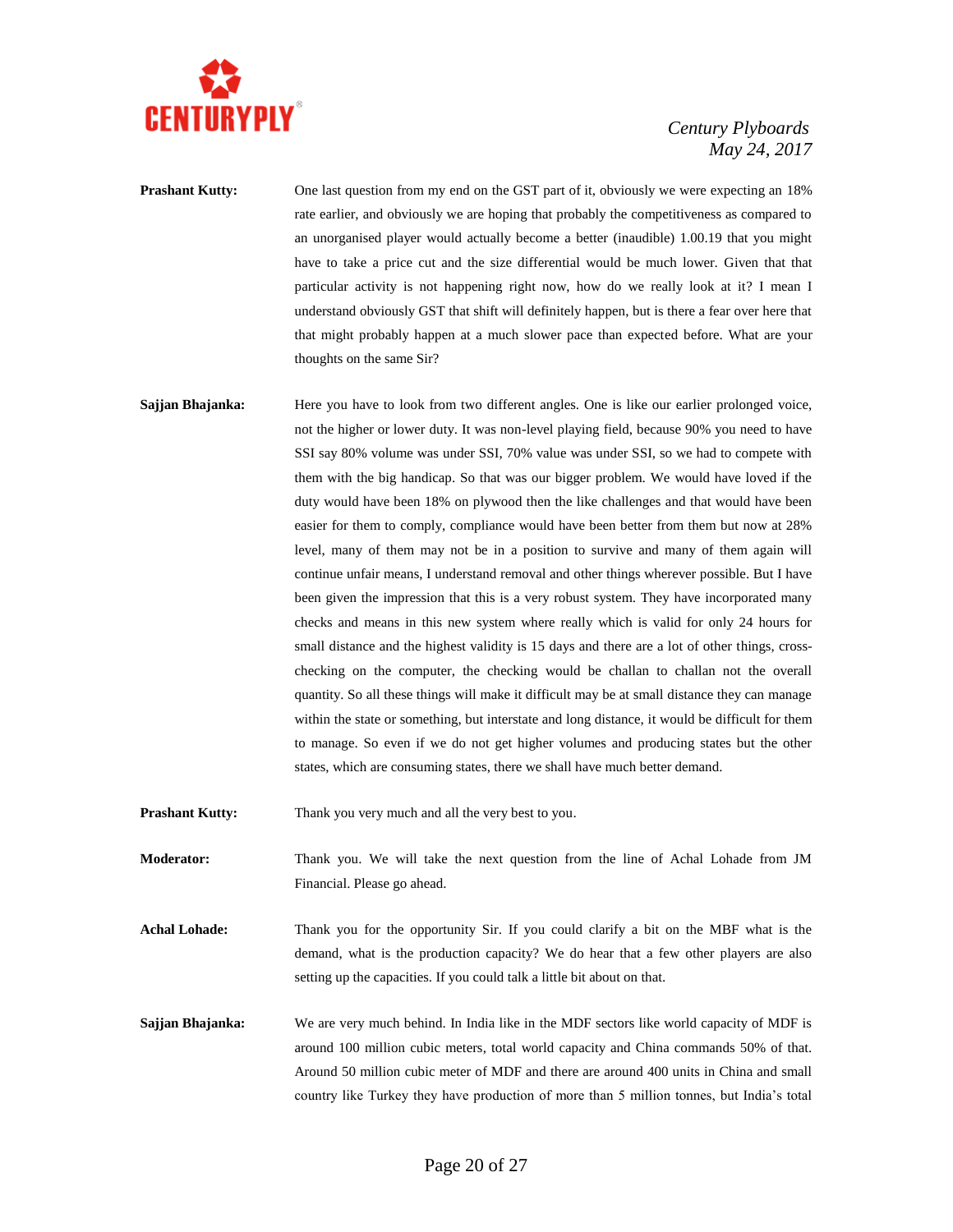

production as on the date, is around half million tonnes. So there could be a migration because IKEA and other people going for readymade furniture they cannot use plywood. They have to use MDF or particleboard. So in times to come the MDF and particleboard would grow like anywhere in the world now the plywood share is 25% or less similarly that situation may not come that fast in India, maybe another 10 years, but gradually plywood would decline and MDF would grow.

- Achal Lohade: Correct, what is the current capacity you said in India and what are the imports?
- **Sajjan Bhajanka:** In India now the current capacity is around half million tonne and the import is I think may be 40% of that may be another 0.2 or 0.3 million tonne.
- Achal Lohade: What is the capacity going up to let us say in the next three years because I believe we are adding capacities and a couple of other companies are also adding?
- **Sajjan Bhajanka:** Whatever has been announced is 0.2 million by us, may be 0.3 million tonnes by Green in South India, and in the next two to three years it is less than 1 million tonnes.
- **Achal Lohade:** So you think there would not be any pricing pressure or anything of that situation. We do not envisage any of that?
- **Sajjan Bhajanka:** The first causality would be imports and more particularly in North India not big capacities are coming up. That capacities are coming up in South India and the import competition or the pressure is also on South India because North India is land locked and even the logistic cost of the imported material will be taken to the North India would be much higher so I think we are competitively safe in North India.
- Achal Lohade: Secondly, you mentioned that the forex gain has kind of boosted the EBITDA across segments, if you could just give the number would it be possible to segregate that.
- **Sajjan Bhajanka:** So forex gain was around Rs14 crore and that was mainly in the last quarter so against a turnover of plywood may be forex gain was also on plywood and laminate also because there is also import component so on the overall segment it was around 1%.
- **Achal Lohade:** Right, I was wondering if you could provide an absolute number for the segments for the ply, laminates and the others?
- **Arun Julasaria:** You can just see our updated presentation. There you will find detailed figure segmentwise, year-wise, quarter-wise everything you will find there.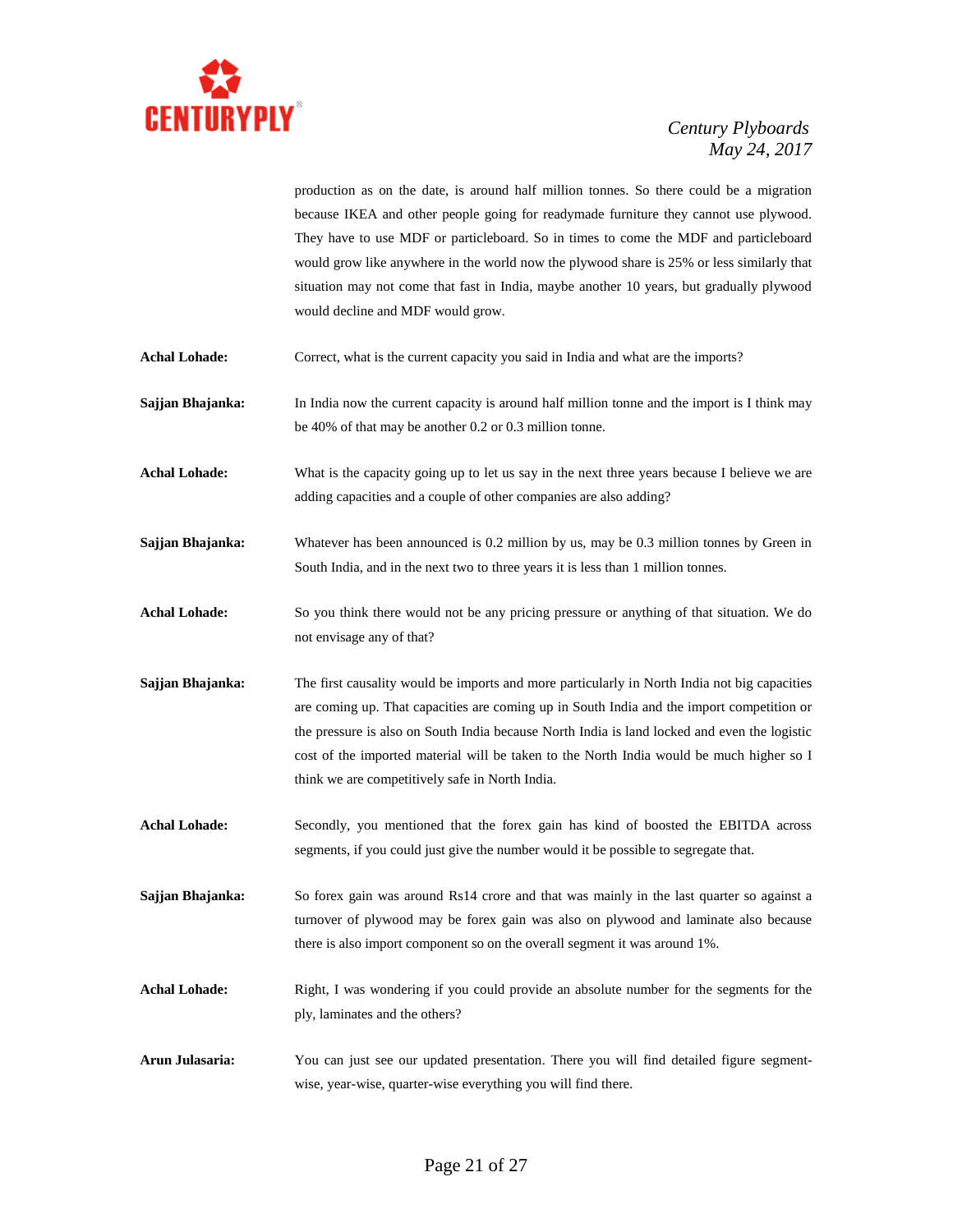

- Achal Lohade: Sure, and my last question was for the MDF. Earlier we were talking of Rs350 crore kind of a revenue for FY2018, if I understand correctly, we are talking about Rs250 crore revenue for FY2018 with July commissioning is that right Sir?
- **Sajjan Bhajanka:** Yes, earlier we thought that we shall be in a position to commission it somewhere in March or April, but now already 1,000 people are working in the plant side and still it is taking some more time to complete so now I think advancing may not be possible and as per our original schedule of July we shall be able to commission it so we lost three months which we are contemplating that we shall be able to advance. So that is no more available and for the remaining period when the initial teething trouble and all other things, so we are expecting that this year it will be around Rs250 crore.
- Achal Lohade: Sure and just the last question if you could talk about the revenue growth or volume growth for plywood and laminates for FY2018-2019?
- **Sajjan Bhajanka:** From the new Guwahati factory, the new laminate capacity coming up and the MDF we are expecting a contribution of around Rs500 crore and then the existing units the plywood factories they have also some surplus capacities and seeing the robust demand I am expecting minimum 15% to 20% growth from the existing lands also, so may be this year we shall have Rs700 crore plus revenue contribution.
- **Achal Lohade:** That is like 35% kind of an incremental number is that right?
- **Sajjan Bhajanka:** Yes. It should be that.
- Achal Lohade: And what kind of margin outlook you could talk about?
- **Sajjan Bhajanka:** The turnover there is one more thing that would contribute that is trading items like sourcing plywood from the unorganised source and for the lower segment and lower brands and selling in the market so their margin would be less because the module would be different that would not be a manufactured product so that may add to value, but we still have to assess and judge that but that would be a totally new field and for the existing we shall maintain the same margin levels.
- **Achal Lohade:** That is great Sir. Wish you all the best. Thank you so much.
- **Moderator:** Thank you. We will take the next question from the line of Dhavan Shah from KR Choksey. Please go ahead.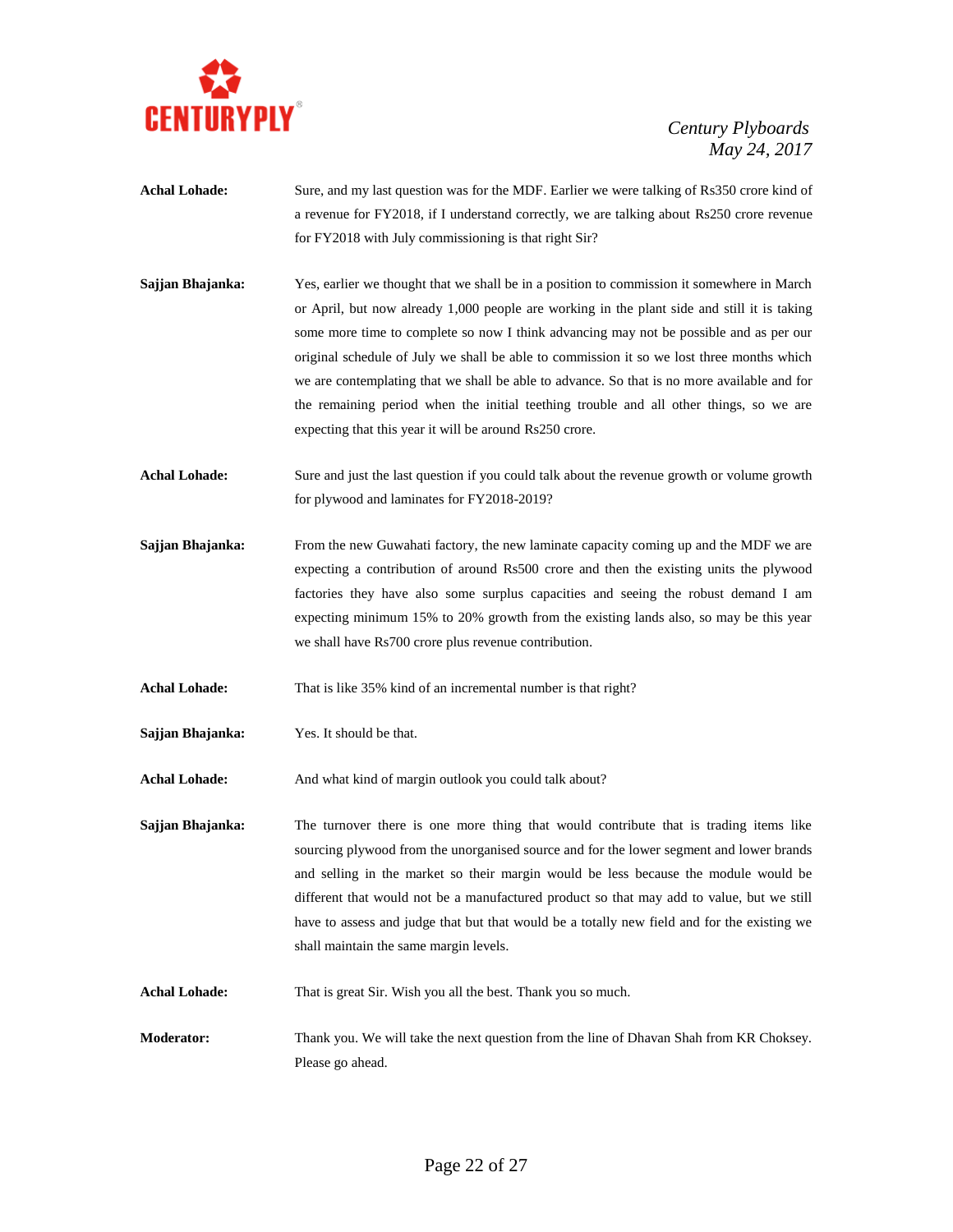

**Dhavan Shah:** Just one question that is related to plywood, so if I look at the gross margins of plywood for this quarter so it has been expanded by around 300bps on a quarter-on-quarter basis and realization has also been improved by 9% on QOQ so you have already highlighted that we have shifted our product mix, I mean, we were importing Keruing timber earlier and now we are importing the cheap timber, so may be that has led some improvement in the gross margin, but this question is in regards to the realization per cubic meters, so this 50000 per cubic meter is sustainable in FY2018-2019?

- **Sajjan Bhajanka:** Otherwise it is our endeavor to reduce cost wherever possible without compromising on quality. So this particularly it was blessing in disguise that we are not getting Keruing timber so we are exploring the availability of other timbers and we got a good timber that was almost equally good as Keruing from Solomon and at a much cheaper price. So that has reduced our cost but that would be there because you know we always try and now our financial costs are also coming down due to various cheaper products overall interest rates are also falling and recently we have taken ECB at 1.25%, labour plus 1.25% so that is quite low. So with that interest cost is coming down whatever profit we have we are adding to our capital so that way borrowing is being reduced. We hardly borrow anything in CC account. It is always much less which is highest costing money. So that way we are trying to reduce the cost wherever possible and like all the plants and all are getting older, so interest depreciation that is also coming down.
- **Dhavan Shah:** Right but you know we were like earlier importing the higher cost of timber so may be we could pass on that increases to our end users but now we have transferred our product base to the others?
- **Sajjan Bhajanka:** You might have noticed one thing that dealer realization has increased because now the earlier the high quality veneer we were using for our own products only but now as we have shifted to some other timbers so whatever veneer we get from like Laos or Myanmar a part of that we are selling, the higher grade veneers also in the market. So the overall realization has increased in the veneer segment per cubic meter because this time we are selling higher grades also.

**Dhavan Shah:** Thank you.

**Moderator:** Thank you. We have the next question from the line of Ronald Siyoni from Sharekhan Limited. Please go ahead.

**Ronald Siyoni:** Actually I had a few bookkeeping questions; for the year 2017 and 2016 like for FY2017 the interest was about Rs30-odd crore for the full year so there was a forex gain of Rs2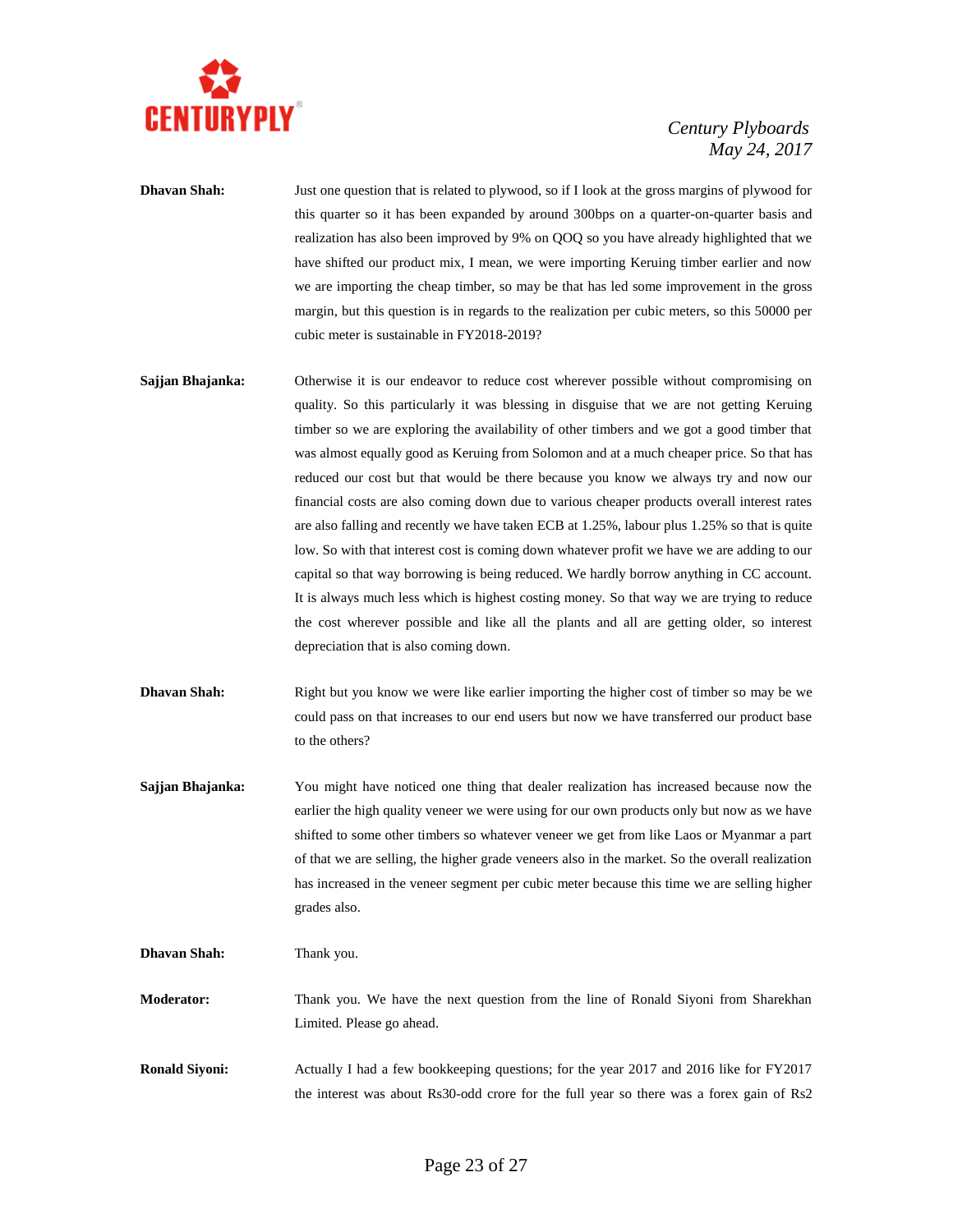

crore included in this? The interest part of FY2017 the interest was about 30-odd Crores so which includes about 2 Crores odd forex income?

**Arun Julasaria:** In fact as per accounting standard, we cannot take or give as a part of borrowing cost. We cannot reduce it from borrowing cost, we can take only forex loss in that. So last year there was forex loss which was part of the borrowing cost, this year for nine months we had forex loss, but at the end of the year we had a forex gain. So we have to reduce 12 months by nine months when we published the result. So that is why gain was reversed.

**Ronald Siyoni:** Okay, so overall…

**Arun Julasaria:** The loss was reversed and the additional gain was shown as other income.

**Ronald Siyoni:** So interest component has Rs2 crore of forex loss in FY2017 and about Rs18-odd crore forex loss in FY2016?

**Arun Julasaria:** Yes. Rs2 crore is also reversed. Because there is net gain in forex so for nine months there was Rs2 crore but now I think there is net gain in forex.

**Ronald Siyoni:** So about Rs30-odd crores interest on about Rs560-odd crore debt?

- **Arun Julasaria:** At the end of the year whatever is the interest that is vanilla interest. There is no forex gain or loss included in that.
- **Ronald Siyoni:** Because in your press release in the sixth note the note says that the finance cost is arrived after considering forex in difference, which is shown in table. So that is why I am saying that it was adjusted in the borrowing cost.
- **Arun Julasaria:** Yes. That is why we have given the figure just to avoid the confusion, we are doing it by way of mouth. If you see March 31, 2017 this is quarter ended figure where you will find minus Rs2 crore figure instead that is the reversal of the loss, not gain. It is the reversal of annual loss, which was content in line. Even you will find in the year end figure there is a small amount included in the loss in the total borrowing cost because we cannot take the net of figures for the whole year transactions planning you have to calculate. In certain transactions, we can have loss and certain transactions we have profit. So we cannot take the balances. Those you will have to take it in the borrowing cost, profit you will have to take as balance.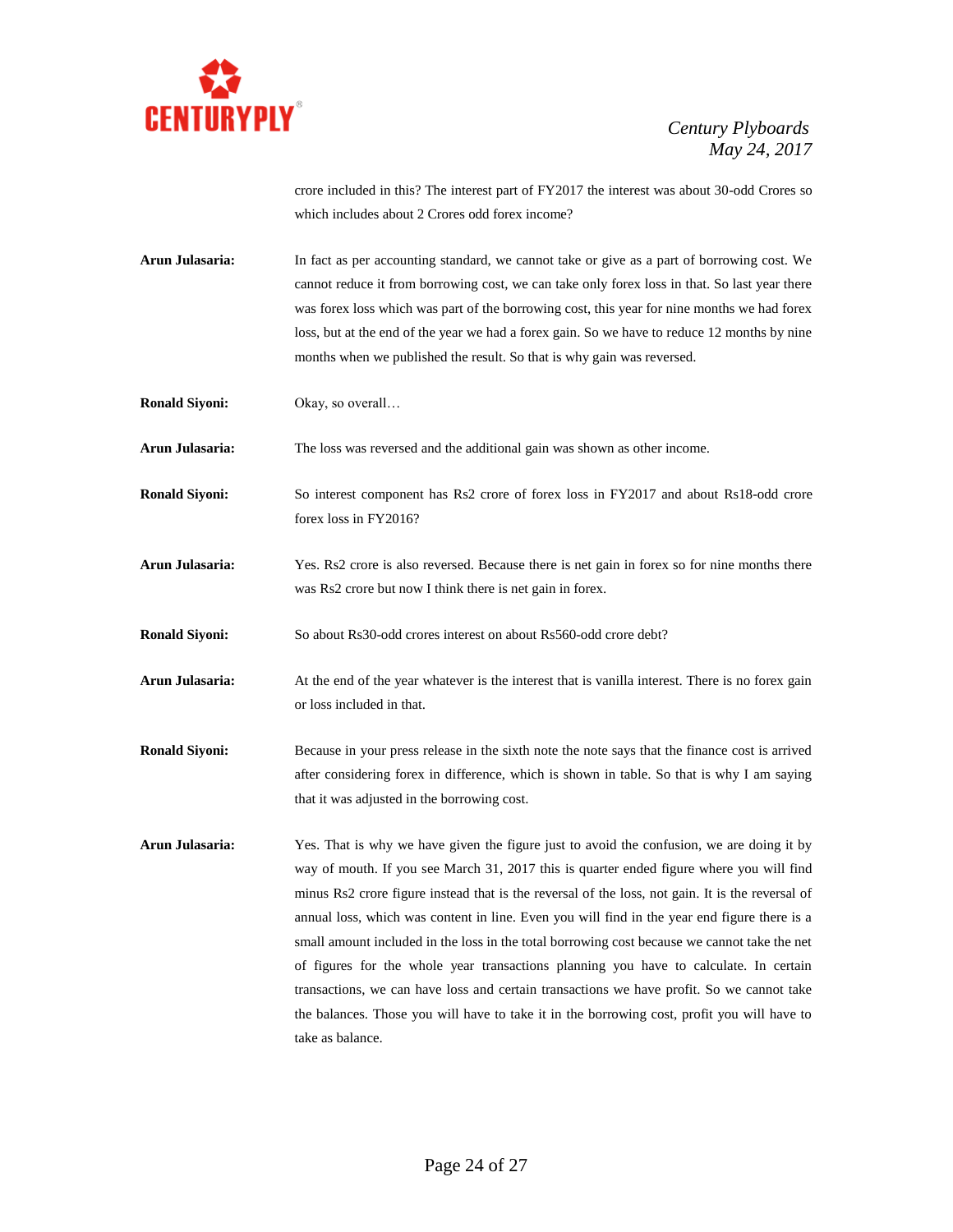

- **Ronald Siyoni:** Okay understood. Say about Rs32-odd crore interest cost was there in about Rs560-odd crore debt for FY2017 so with since only about 5% interest rate overall. So that should continue going ahead?
- **Arun Julasaria:** The highest interest we are paying that is MCLR rate for certain items so there is below 9% and then a big chunk of it is buyer's credit. So where the total cost is 2.2% or 2.4% and in between also we take commercial papers, so now we have taken Rs100 crore or something at 6.75%. That commercial paper and then we have taken some export credit also, so that way overall cost is much less.
- **Ronald Siyoni:** Again, you plan to take about say RS150-odd crore debt in FY2018 so FY2018 would see a peak level of debt and from FY2019 you should get lower debt, right?
- **Arun Julasaria:** Yes. We try our best all the time to reduce the interest cost, to reduce even the borrowing.
- **Ronald Siyoni:** Then the last question on the other income part, can you just quantify for the full year how much was the gain you had booked in other income?
- **Arun Julasaria:** I will just get it. If you have another query.
- **Ronald Siyoni:** One last thing was that the MDF part would be included in the standalone, right? Standalone result there is Rs250-odd crore income you are saying?
- **Arun Julasaria:** Yes. MDF is very much part of that.
- **Ronald Siyoni:** Thank you very much Sir.
- **Moderator:** Thank you. Ladies and gentlemen due to time constraints we will take the last question from the line of Rohan Adhvan from Multi-Act. Please go ahead.
- **Rohan Adhvan:** Thank you for taking my question. Sir I had one question on depreciation. What would that be post capitalization of MDF?
- **Sajjan Bhajanka:** Debt would be as per the norms only because as and when we commission the project after that we have to provide depreciation. Because it is a Greenfield project then I think we are allowed some additional depreciation for income tax purpose.
- **Rohan Adhvan:** I will get the number offline then for depreciation. Sir, what would be the Rs350 crore of capex without doing value ad what would be the maximum turnover we could do on that?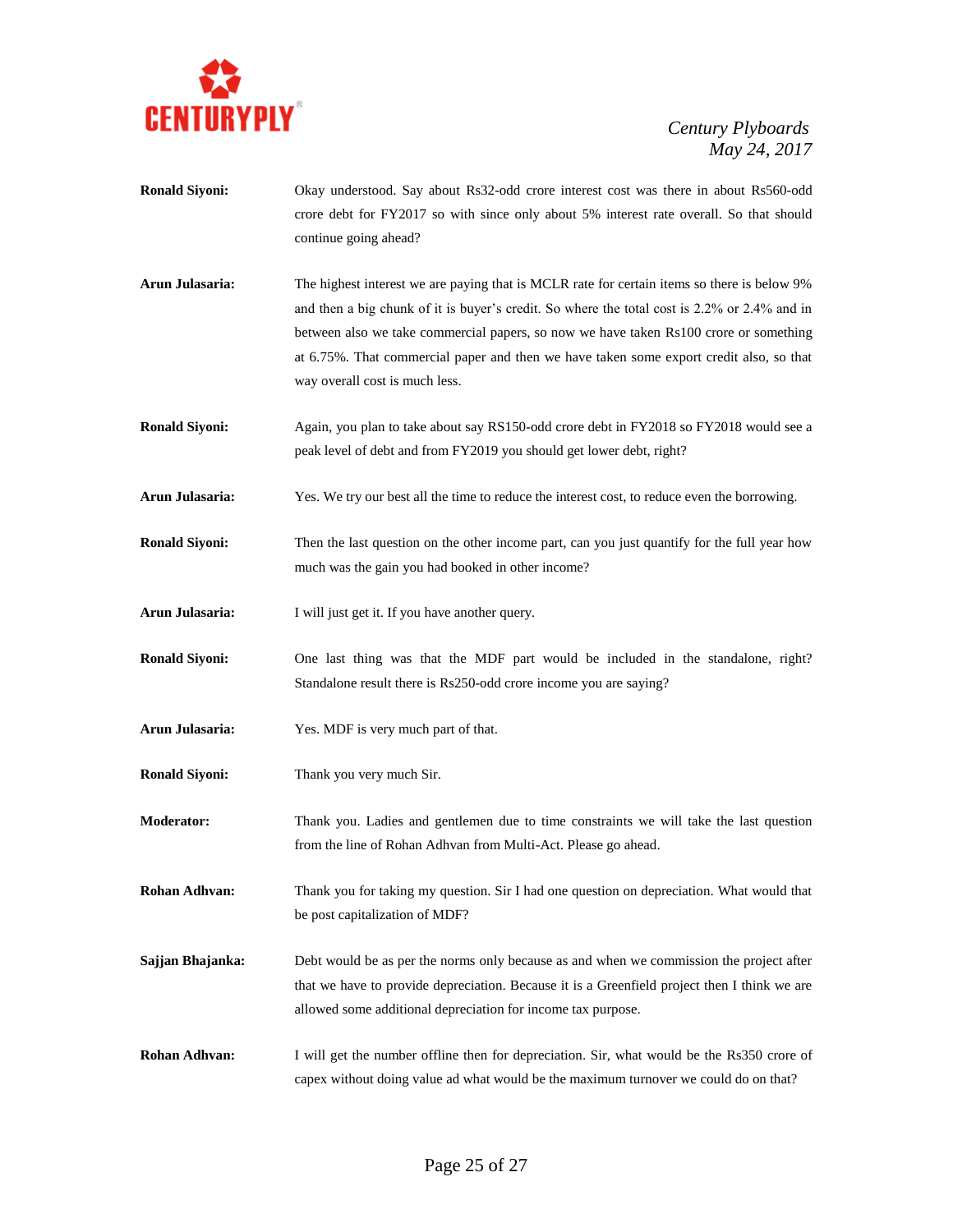

**Sajjan Bhajanka:** Without value ad the maximum turnover possible is around Rs450 crore.

**Rohan Adhvan:** And with value ad how much capex would be done and how much would be the additional turnover?

- **Sajjan Bhajanka:** We have not yet calculated everything because one thing is the doors, so there we shall be using MDF panels from our own production and then there would be a lot of value additions and additional cost also on the value addition and similarly prelaminating that would incur may be another 20% cost and say 30% returns. So that would be another prelaminating the boards and then furniture that would be a new segment, so it depends what would be the levels. Suppose IKEA is coming in a big way. If we tie up with them, so there could be a huge volume or otherwise we may go for do it yourself type of furniture and selling it online, but first we are concentrating on completing this plant and after that we shall take up value additions one by one.
- **Rohan Adhvan:** Sir, lastly you said that the EBITDA margins on MDF right now are upwards of 35% but with such capacities coming up are these margins likely to be more temporary and over a three-year period, five year period these are more likely to trend towards the plywood margins or you think that this is a long steady margin that you think would be maintained in MDF?
- **Sajjan Bhajanka:** MDF the demand of MDF is very heftily growing in North India and North India not much capacity is coming because only two three existing players are there, Green is there, the AXON is there, and the CDX is there. These are the three major existing players and we are the fourth one. So for coming few years may be two to three years that would be the same. Now nobody has announced new project. We were very fast so we could reach this stage and maybe we shall be able to commission the plant in 15 months but usually it is two and a half years. So maybe if anybody taking up the MDF project fresh would take another two and a half years to complete it. So that is the thing and South India yes that is the capacity is less and South India is only depending on the imports. So like Green is coming up there so first causality would be imports. If more capacity is added in South India so that will impact the imports. There is antidumping duty around \$100 in China then even other manufacturing countries there is antidumping duty so to some extent that will add as a duty barrier and import barrier. Now demand is more. The margins are more so import is also very well but in future when sufficient capacities would be generated indigenously then import would reduce but I foresee rich future for MDF may be after five to ten years there would be 20 times capacity in comparison to the present capacity.